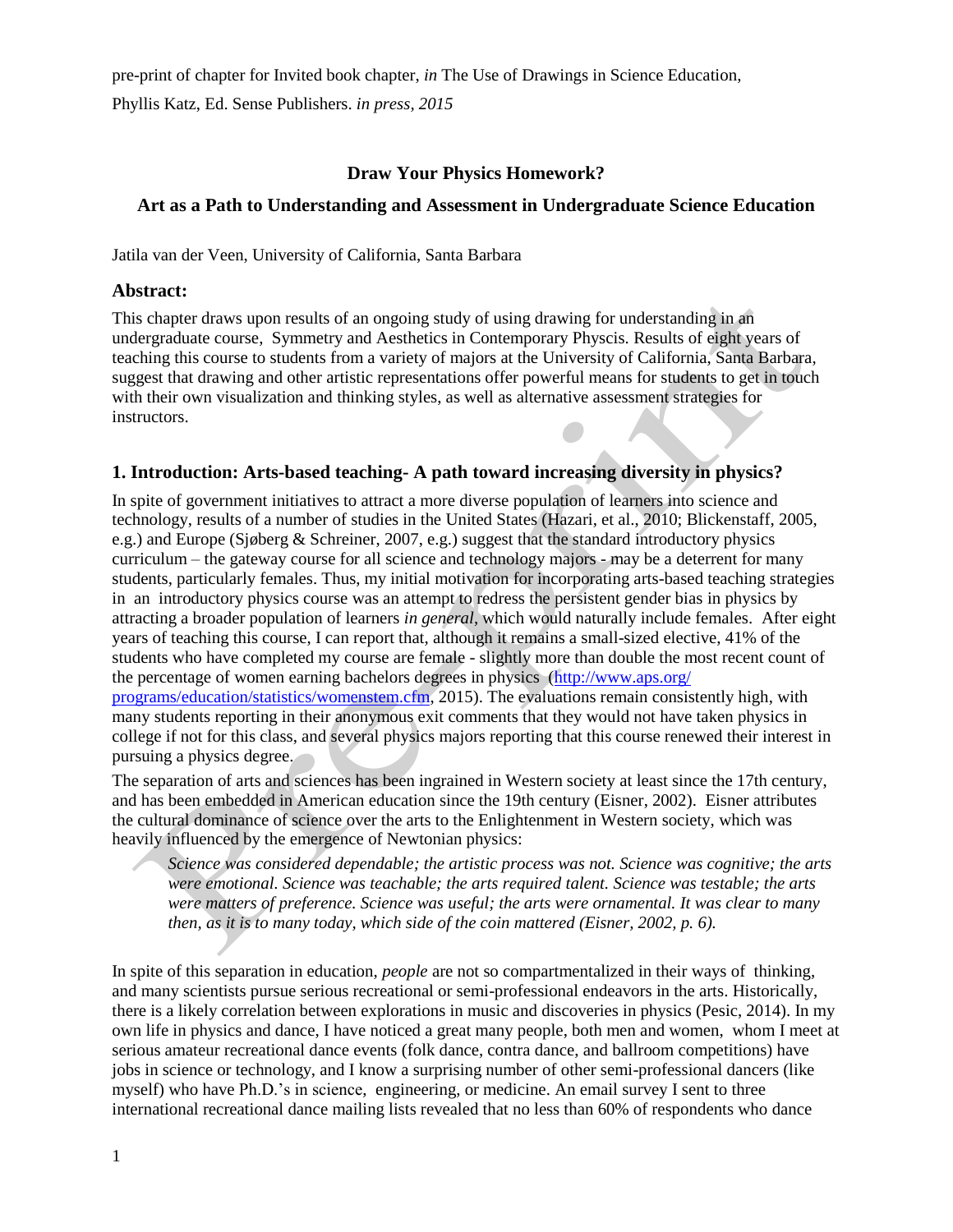Phyllis Katz, Ed. Sense Publishers. *in press, 2015*

have jobs in physics, engineering, or computer science (van der Veen, 2006). According to the U.S. Census for the year 2000, only 27% of middle-income urban populations held jobs in STEM fields, including architecture. The recent movement towards "turning STEM to STEAM" in K-12 and colleges in many states is evidence that educators, artists, and scientists are beginning to reach across the divide.

My research on arts-based teaching strategies in introductory physics is intertwined with my work on restructuring the introductory physics curriculum. In my undergraduate seminar, *Symmetry and Aesthetics in Contemporary Physics*, we explore Symmetry as the mathematical foundation of physics as well as the conceptual link between physics and the arts. We trace the development of symmetry and group theory from their origins in pure mathematics to their various manifestations in the phenomenological universe, and investigate how contemporary ideas of spacetime evolved from the discovery of broken symmetries in the late nineteenth and early twentieth centuries in classical mechanics, electromagnetic theory, and the discovery of the speed of light. Throughout the course we use drawing and other artistic representations to explore, explain, and comment upon mathematics and contemporary physics.

**Symmetry** in physics refers to the concept of 'sameness within change,' and is the basis of all the laws of physics. Symmetry is the set of rules that allow us to define the invariance of a system under rotations, reflections, and translations. Historically, when physicists have confronted an apparent paradox, it has been resolved by finding the symmetry that explains away the paradox by a change of coordinates (perspective). Thus, the search for deeper symmetries in Nature propels advancements in contemporary physics. Symmetry is also an important concept in human perception, biology, evolution, neuroscience, and chemistry. Symmetry and asymmetry are central to our aesthetic experiences in the arts, and thus provide a natural foundation for an interdisciplinary physics course that incorporates arts-based teaching strategies.

I start with contemporary physics as being more interesting and relevant to the lives of  $21<sup>st</sup>$  century youth than classical Newtonian mechanics (Levrini, 1999), and treat math and the arts as complimentary semiotic systems for interrogating the physical universe (van der Veen, 2007, 2012, 2013). Teaching beginning students about Relativity and curved spacetime brings them face to face with some of the ontological questions that motivate contemporary physics at the largest scales. Moreover, teaching about Relativity in its historic context provides the iconic example of how symmetry has come to play a fundamental role in the development of contemporary physics. It also brings to the fore Professor Emmy Noether, whose theorems on the relationship between continuous symmetries in nature and conservation laws in physics have played a seminal, yet little known, role in the development of new physical theories, and thus foregrounds the discrimination that women in physics have faced historically, and continue to face.

The seminal question motivating my research is: Can we use the arts to bring more people into a healthy dialog with physics, thus potentially increasing the diversity of learners who choose to study physics, whether to become scientists, engineers, teachers, or as part of a contemporary education? From this starting point, several results have emerged which have implications for physics education as well as education in general, regarding drawing and other arts-based approaches in curriculum design and assessment, including:

- Having students draw their understanding of an article, concept, or equation allows students to get in touch with their own visualization and thinking styles, and provides instructors insight into the kinds of thinkers their students are, so as to design curricula appropriately;
- Having students design their own artistic representations of science concepts at the undergraduate level allows them a form of expression through which to develop their own voices in math and physics, and thus deepen their personal connection with these often impersonal subjects;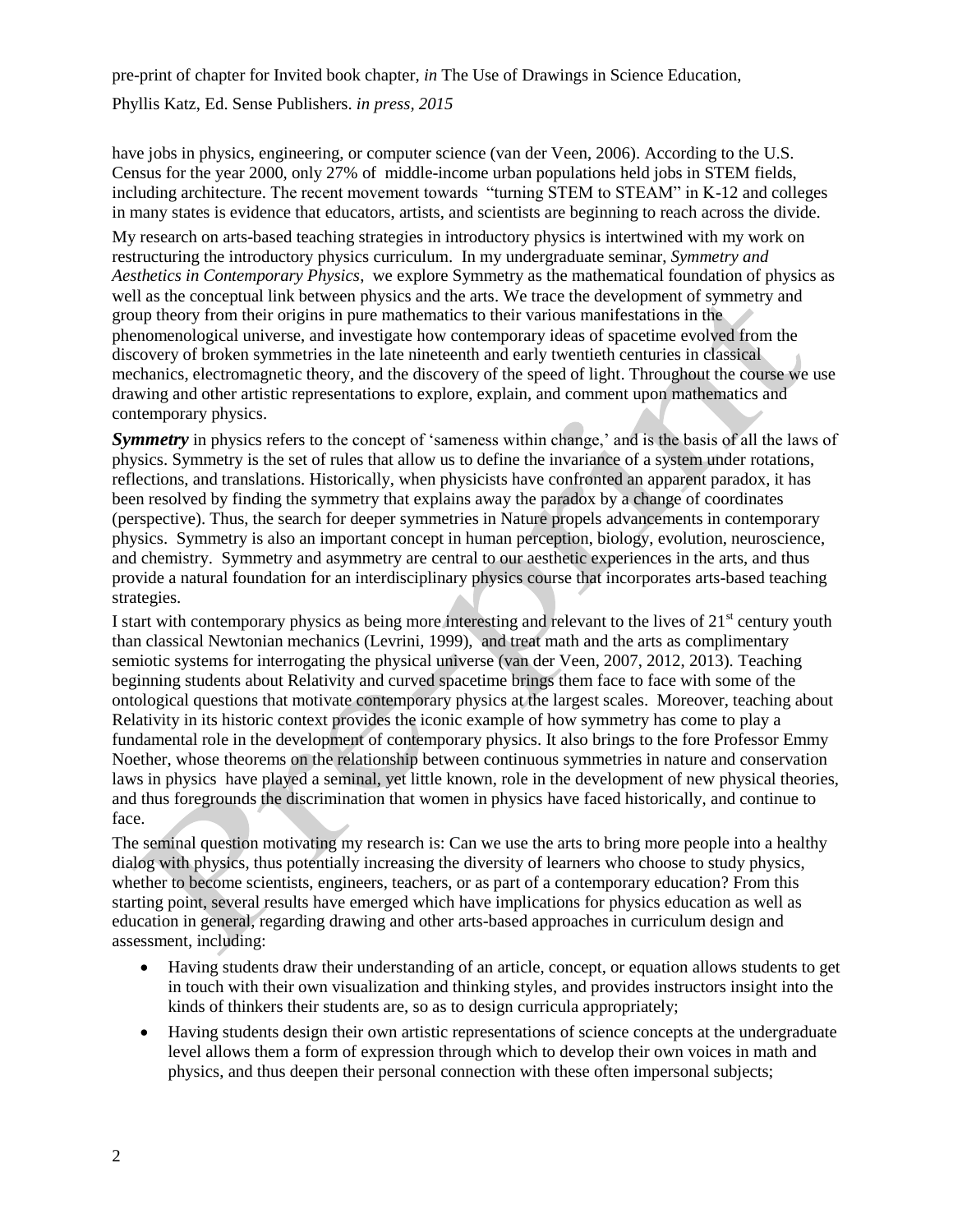Phyllis Katz, Ed. Sense Publishers. *in press, 2015*

- Having students design their own representations of math and physics concepts provides instructors with an alternate, in many ways deeper and more comprehensive, assessment of their understanding;
- Incorporating arts-based teaching strategies at the undergraduate level, especially in intimidating subjects such as physics, has the potential to increase interest in the subject for students who may otherwise have avoided physics.

# **2. Drawing as a means for students to get in touch with their own visualization and thinking styles**

In my work with college students, I have found that drawing is a means by which a learner (artist) can get in touch with and express her or his own inner language and visualization style, and understand how he or she goes about the internal process of making sense of externally received information. Swiss educator Johann Heinrich Pestalozzi (1746–1827) was the first to propose the idea of the *Anschauung*: mental imagery developed by abstraction from phenomena that have been directly experienced (Pestalozzi, 1805/1894). Pestalozzi advocated a threefold system of interrogating the world: visualization, numeration, and description, or what he called form, number, and language. For successful education, these three aspects of making sense and creating meaning out of the physical world cannot be separated (Pestalozzi, 1805/1894). Einstein himself was trained in this method of Anschauung at the Kantonsschule at Arrau (Miller, 1989).

Mathematician Jacques Hadamard studied thinking processes among mathematicians and scientists in the first half of the  $20<sup>th</sup>$  century, and found a widespread reliance on visual thinking. In a frequently-quoted letter to Hadamard as part of this study, Einstein wrote:

*The words or the language, as they are written or spoken, do not seem to play any role in my mechanisms of thought. The physical entities which seem to serve as elements in thought are certain signs and more or less clear images which can be voluntarily reproduced or combined…. this combinatory play seems to be the essential feature in productive thought before there is any connection with logical construction in words or other kinds of signs which can be communicated to others. (Hadamard, 1945/1954, p. 142).*

In training students to think like scientists, the use of drawing and other arts-based representations, both student generated original representations and the study of professional artists' representations of physics concepts, should be an integral part of our science and math curriculum. The importance of visualization in scientific thought and discovery cannot be overstated, yet most early physics training at the undergraduate level relies exclusively on problem solving and the interpretation of graphs.

Some students visualize mathematical relationships quite easily, as reported by this first-year male physics student in 2007:

*I think of calculus, differentials, and many other things visually. I am so entrenched in math that I use rudimentary forms of "visual calculus" even when I play games. To imagine a curve of a damped oscillator is as intimately connected with a spring as the word "apple" is to holding one in your hand.*

For others, visualizing and translating their mental images into a physical representation is more difficult, as reported by a female political science major in 2011:

*It is definitely very difficult to translate my mental image from my mind through a pen and onto paper. Although they are formed by me in my head, I almost can"t grasp exactly how it appears to me.*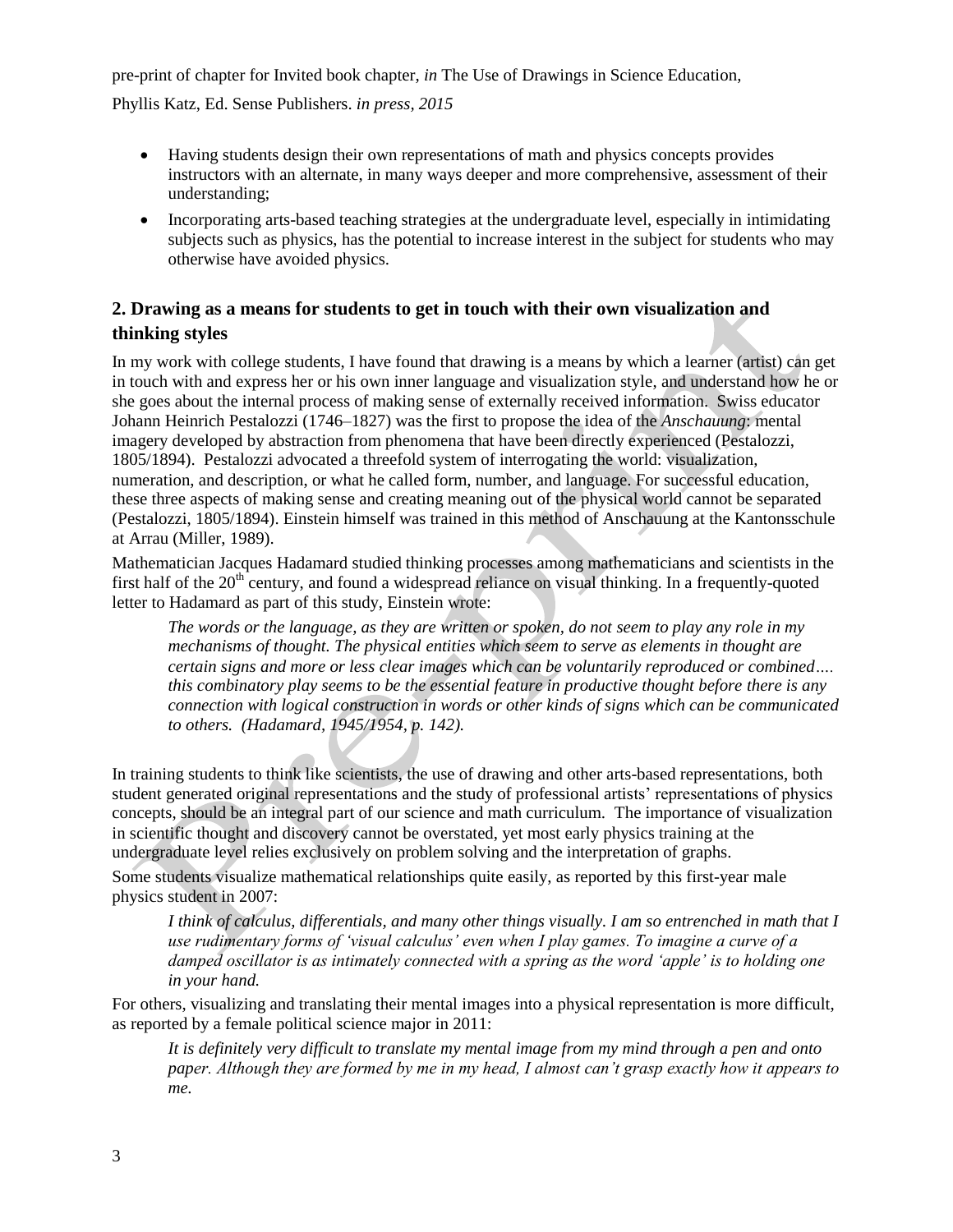Phyllis Katz, Ed. Sense Publishers. *in press, 2015*

Never the less, by the end of my course all the students are able to create a representation of a concept which inspired them, through the artistic medium of their choice – drawing, painting, sculpture, computer graphics, literature, poetry, dance, music, or a combination of media. They are able to communicate their ideas through their physics works of art to each other as well as to a general public audience in a gallery showing of their final physics works of art. They leave with a sense of pride, accomplishment, and community.

To set the tone of the course, I begin by interrogating the process of physics and the role of mathematics as a language of nature. For the first art assignment I ask students to draw their visualizations of Einstein's description of the nature of physics in his article *Physics and Reality*. Although Einstein wrote this essay in 1936, it is still relevant today.

# *2.1 First Drawing Assignment: Representing an Article by Einstein on the Nature of Science*

Einstein's highly visual thinking style is evident in his 1936 essay, *Physics and Reality.* I assign this article as the first reading assignment in my course, Symmetry and Aesthetics in Contemporary Physics, which I teach every year in the College of Creative Studies at the University of California, Santa Barbara. The foundational assumptions of western science as articulated by Einstein in this piece make it an excellent starting point for discussions on the Nature of Science, summarized in the following quotes:

*1. "The whole of science is nothing more than a refinement of everyday thinking" (p.23);*

*2. "One may say "the eternal mystery of the world is its comprehensibility." It is one of the great realizations of Immanuel Kant that the postulation of a real external world would be senseless without this comprehensibility" (p. 23-24);*

*3. "The aim of science is, on the one hand, a comprehension, as complete as possible, of the connection between the sense experiences in their totality, and, on the other hand, the accomplishment of this aim by the use of a minimum of primary concepts and relations" (p. 24).*

In Einstein's view, primary concepts are connected directly to sensory experiences but lack in "logical" unity.'' They are then connected to each other through a secondary level of concepts, which has a higher degree of logical unity, but is removed from direct sensory experience, and which is connected through successively higher layers until

*we have arrived at a system of the greatest conceivable unity, and of the greatest poverty of concepts of the logical foundations, which is still compatible with the observations made by our senses (p. 25).* 

The first art project I assign each year is for students to draw their understanding of this essay by Einstein. His visual writing style, coupled with my opinion that to understand the nature of science one must read the opinions of those who create and define the field, make this article an ideal starting point for introducing drawing as a means of understanding and sense-making in physics, especially in a course that seeks to create an oppositional identity to mainstream introductory physics.

# *2.1.1. Classifying Visualization Styles through Students' Drawings*

Over the eight years I have taught this course I have observed that students' drawings fall into certain rather clear categories, suggesting that visualization style is a characteristic that reveals the way in which an individual makes internal sense out of the external world – a *language of the mind* (John-Steiner, 1997).

Previous studies have looked at the binary classification of visual and verbal learners, while others have further classified visual learners either spatially-oriented or object-oriented. According to Kozhevnikov, Kosslyn, and Shepphard (2005), object-oriented visualizers process images holistically, as a unit, while spatially-oriented visualizers process images analytically, part by part. Results of their study suggest that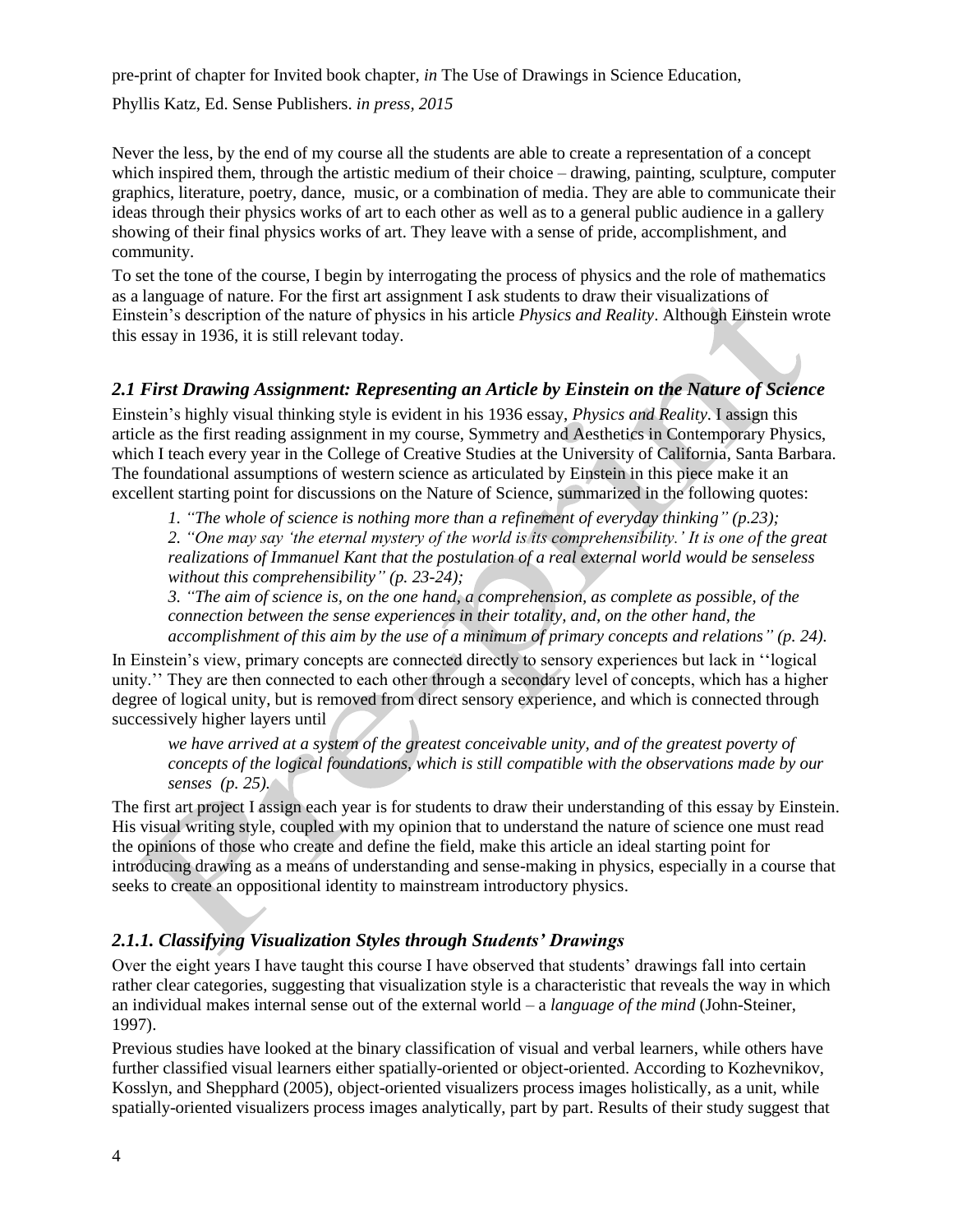Phyllis Katz, Ed. Sense Publishers. *in press, 2015*

scientists and engineers tend to be spatially-oriented visualizers who have an easier time recalling processes, while artists tend to be object-oriented visualizers who have an easier time recalling static images as a whole. Other studies have claimed that males tend to be spatial visualizers while females tend to be object-oriented visualizers. The results of Kozhevnikov, et al. (2005) suggest that there is no clear correlation between biological gender and either spatial visualization strategy or ability to solve abstract mathematical problems. A number of studies suggest that males tend to perform better than females on a variety of spatial orientation and mental rotation tasks (Collins & Kimura, 1997; Geary & Soto, 2001, e.g.). Hegarty and Kozhevnikov (1999) found that visual-spatial representations used by elementary school children while solving mathematical problems can be reliably classified as primarily schematic, associated with understanding spatial relationships from multiple perspectives, or primarily pictorial and object oriented. Moreover, they found that the use of primarily schematic spatial representations was positively correlated with success in mathematical problem solving, while the use of primarily pictorial representations was negatively correlated with success in math but positively correlated with success in art (p. 51). On the other hand, studies of visual imagery by Campos, Gomez-Juncal, and Perez-Fabello (2007) suggest that it is experience, rather than gender, which dictates a student's competence at generating mental images, and that the ability to produce vivid mental images is a learned skill that can be enhanced through instruction and practice.

When I began analyzing my students' drawings, I was curious to see whether the drawing styles of physics majors, biology majors, arts majors, and humanities majors would have any distinguishing recognizable characteristics, and whether the drawing styles of biological males and females would be different. I find that elements of spatial, temporal, and part-by-part visualizations, as well as holistic, at-aglance types of drawings described in previous studies do not follow boundaries of gender or major in college. Rather, I observe six general categories of visualization styles, which emerged after four years of collecting students' drawings of their interpretation of the Einstein article. In the spirit of Grounded Theory, in which theory emerges from data, I developed a means of coding students' drawings based on general characteristics I found in their representations from year to year:

1. the type of symbols used: abstract or pictorial;

2. the type of representation: direct mapping of concept in the article to symbol

in the picture or representation of the article as a whole by a pictorial analogy

or metaphor;

3. the representation of some sort of temporal progression;

4. the representation of the article as a whole with an allegory or "what if"

scenario (van der Veen, 2012).

Based on these characteristics, I named six categories of visualization style: *abstract- representational, direct-symbolic, metaphoric/ analogical, allegorical-creative, flow chart*, and *hybrid* (van der Veen, 2012). After eight years, these categories remain. Moreover,certain themes within the general visualization styles have begun to repeat themselves.

**Direct-symbolic drawings** utilize recognizable objects or symbols to represent concepts in the article in a literal, one-to-one mapping of symbol to concept, sometimes with arrows drawn to indicate correspondences, or with labels placed directly on the drawing. Some drawings depict the heirarchy of concepts with a pyramid, while others use examples of what students consider to be a heirarchical ordering of concepts (microscopes to telescopes, e.g.), but all are more-or-less literal interpretations of the article (Figures 1- 4).

**Abstract-representational drawings** are also literal interpretations of the article, but use abstract symbols with a one-to-one correspondence between the symbol in the drawing and the concept in the article instead of recognizable objects. No labels are included directly on the drawing, but the direct, one-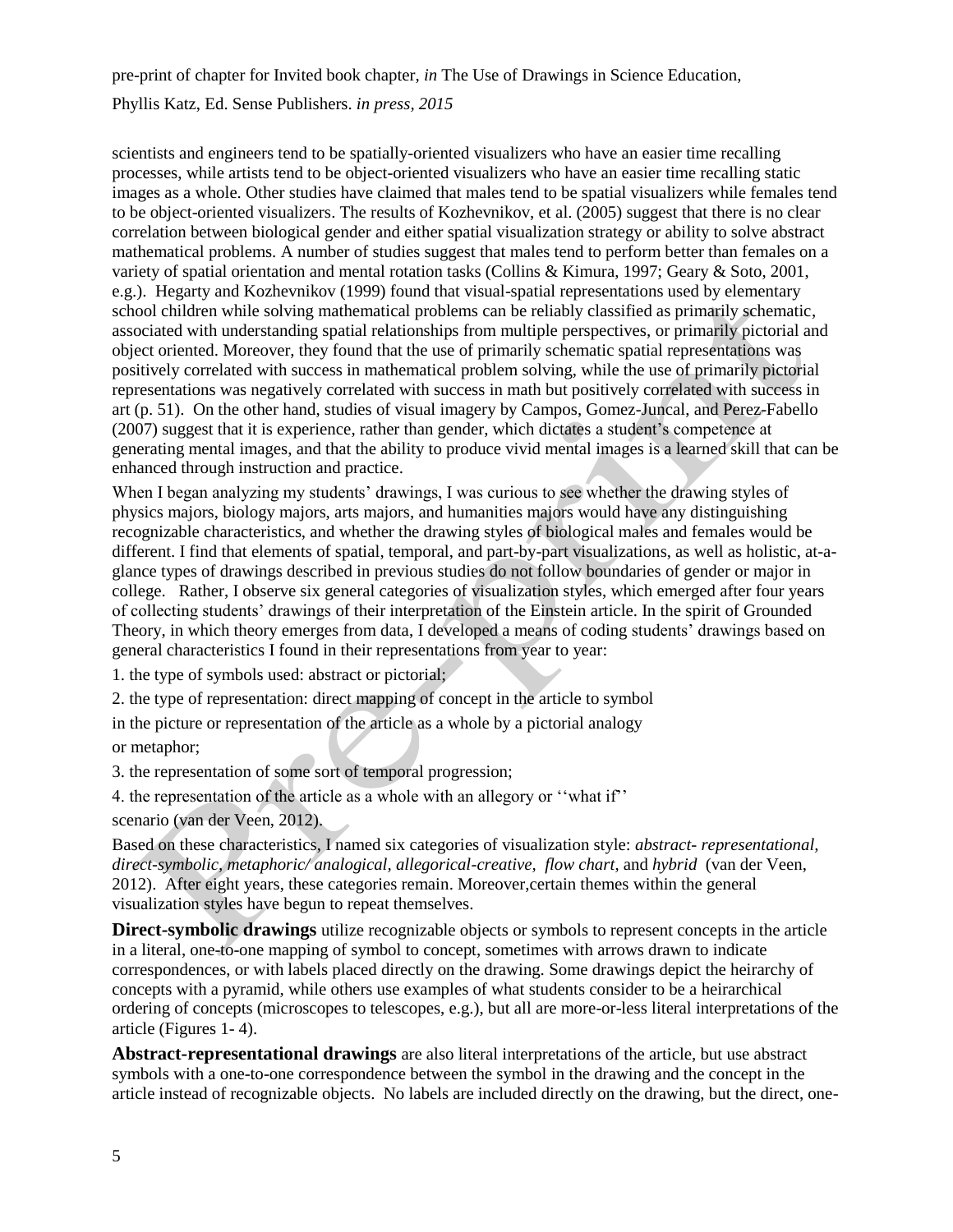Phyllis Katz, Ed. Sense Publishers. *in press, 2015*

to-one correspondence between symbol in the drawing and concept in the article is described by the student in the written or verbal description of his/her drawing (Figures 7 and 8).

**Metaphoric/analogical drawings** use a metaphor or analogy to represent the article as a whole with a single vision, almost a poetic painting that captures what the student artist senses as the gestalt of the article (Figures  $9 - 11$ ).

Allegorical-creative drawings represent the article as a whole with a pictorial story (allegory or 'what if' scenario) that seems to begin where the article leaves off (Figure 12).

**Flow charts** incorporate some element of temporal progression using arrows to indicate the sequential nature of science or the flow of concepts. The drawings I have classified as flow charts utilize a range of symbols connected by arrows to represent the flow of ideas in the article, from completely pictorial to completely verbal (Figure 13).

**Hybrid drawings** do not appear to fit squarely into a single category, but embody elements of two or more categories, such as direct-symbolic and allegorical (Figures 5a and 5b), direct-symbolic and metaphoric-analogical (Figure 6), and flow chart and metaphoric-analogical (Figure 14).

After four years of giving the same initial drawing assignment, I noticed these patterns and named them. I searched for a theoretical model through which to build a case for a relationship between students' preferred visualization styles and their preferred learning styles, and found Felder and Silverman's (1988) model of learning preferences of engineering students (Felder & Silverman, 1988; Felder, 1993). In their original model, Felder and Silverman describe five opposing traits which, in varying proportions, describe students' learning preferences: sensory vs. intuitive, visual vs. verbal, inductive vs. deductive, active vs. reflective, and sequential vs. global. I looked for a correlation between the visualization styles I found in my students' drawings and Felder and Silverman's learning preferences model (van der Veen, 2012). However, after eight years of giving the same initial drawing assignment, I feel that it is more appropriate to interpret these visualization styles as "languages of the mind" (John-Steiner, 1997) rather than constrain them by any specific cognitive-behavioral descriptions, as students who draw the same type of visualization do not necessarily fit into similar learning patterns. Rather, students' preferred visualization styles are a kind of window into their minds, providing insights into their backgrounds, the experiences they bring to the study of physics, their prejudices and personal philosophies, as well as how they process information. In a very real sense, students' drawings in an undergraduate physics seminar reveal the literacy narratives they bring with them (Kendrick & McKay, 2010), and use to make sense out of their study of physics.

I use this first drawing assignment not only to set the tone of using drawing as a means of sense-making and communication in physics, but also to encourage students to find their individual 'visualization voices,' and understand their own internal ways of knowing and sense making. My students continue to develop their representational competence in three more arts-based assignments throughout the course, culminating in their final physics works of art. The final projects are displayed in one of the campus art galleries, with a public reception in which the students must explain the concept(s) they have chosen to represent to an audience of peers, faculty and staff, and members of the public (see, for example: http://www.news.ucsb.edu/2015/015237/art-physics).

Next I present examples of the six types of visualization categories that have emerged from the first art assignment, "Draw your understanding of Einstein's article, *Physics and Reality*."

# *2.1.2 Data: Drawings of Einstein's 1936 Article, "Physics and Reality"*

**Direct Symbolic Representations**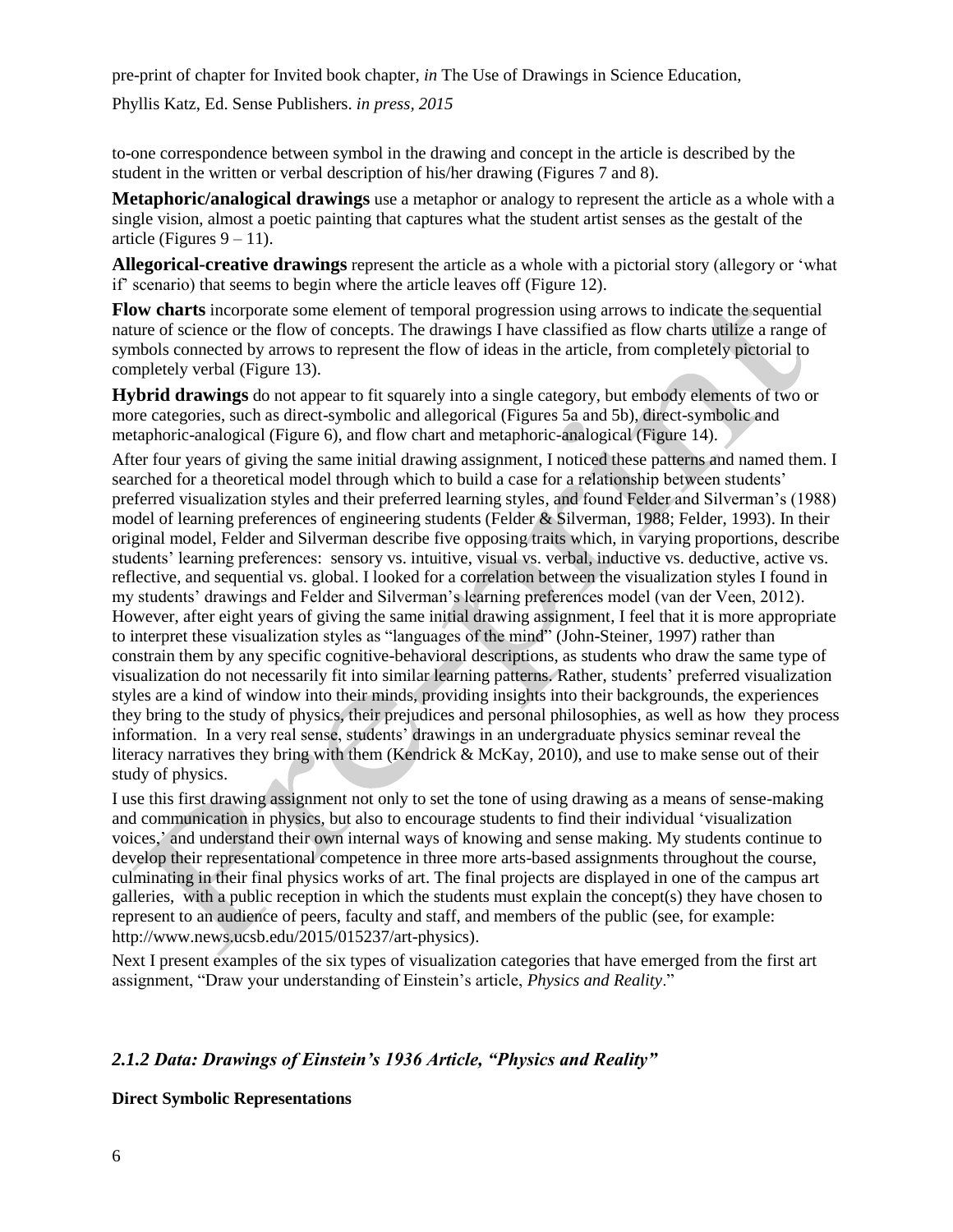Phyllis Katz, Ed. Sense Publishers. *in press, 2015*

The unifying feature of direct-symbolic drawings is the one-to-one mapping of symbol in the drawing to concept in the article, often with labels written directly on the drawing. Some students choose to represent the *process* of doing science described by Einstein as a linear progression, while others choose to represent the *hierarchy of concepts*, but in either case there is no ambiguity as to the correspondence between symbols in the drawing statements in the article. Examples of of direct-symbolic drawings by a literature major, a political science major, an art major, and a religious studies major are shown in Figures 1, 2, 3, and 4, respectively. I have chosen these examples because they are all direct symbolic drawings, but also display a range of interpretations by students who have had limited or no prior exposure to physics.

Figure 1, drawn by a literature major, who stated that she would have been more comfortable doing a literary interpretation, such as a poem (which she did for her final project), than a drawing:

*In this essay, Einstein discusses the limits of human knowledge. He describes a subjective reality which is built on the framework of ""sense perceptions"" tied together by logical deductions. Einstein then describes an ontological hierarchy, a pyramid of sorts, in which primary concepts and statements of reality are narrowed down until we are left with the point of the pyramid, which is the essence of reality.*

| crescential realist                      |                                                   |
|------------------------------------------|---------------------------------------------------|
|                                          |                                                   |
|                                          |                                                   |
|                                          | = primary concept or<br>"linking" law / statement |
|                                          |                                                   |
|                                          |                                                   |
|                                          |                                                   |
|                                          |                                                   |
| <b>PRIMARY</b>                           |                                                   |
| CONCERT                                  |                                                   |
|                                          |                                                   |
|                                          |                                                   |
| Statement<br>about reality Cuatural law) |                                                   |
|                                          |                                                   |
|                                          |                                                   |

Figure 2, drawn by a female political science major, depicts the process of doing science as linear, starting from external events which are taken in by the senses to form an internalized concept of reality, represented by an array of mathematical and musical symbols, depicted in no particular order.

*The ability to construct a reality or external world comes from the associations we make between our sensory inputs and our concept of bodily objects. Our minds give significance to these concepts and the relations between different concepts allow us to connect sense expressions and create a "reality." This translates into comprehensibility which is the production of some sort of order among sense impressions.*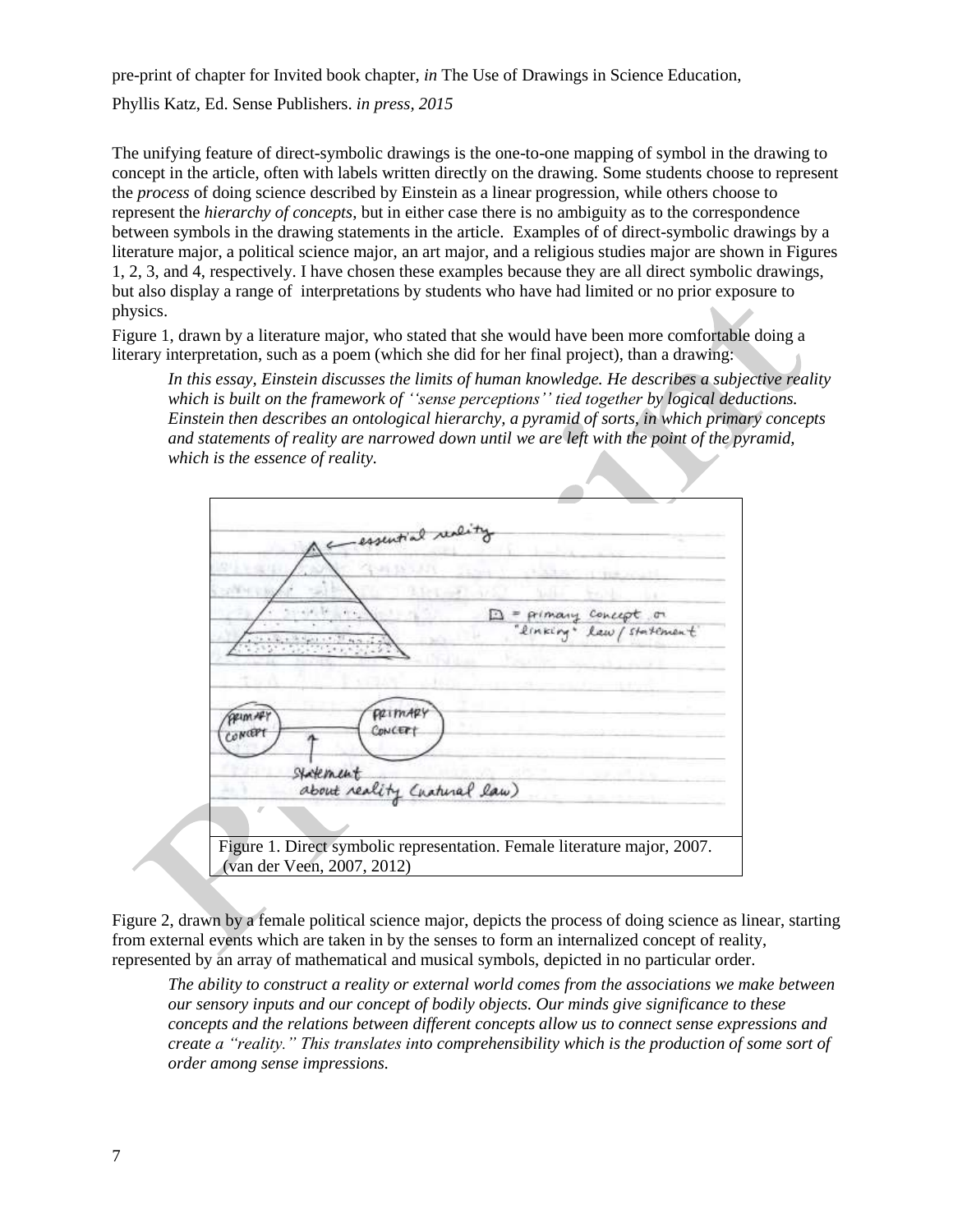

Figure 3 was drawn by a third year female art major. I classify it as direct symbolic because of her use of labels on the drawing.



In her brief description she referred only to statements made by Einstein in the first two pages of the article, before he

*Einstein is saying that a physicist must start to philosophize because the foundation of our experience is shifty. Because science is thinking, it is then natural to examine the process of thought.*

Her interpretation of Einstein's culmination of the layers of sensory input and theory leading to the "greatest conceivable unity" of concepts as merely "thought or expectation" could represent the fact that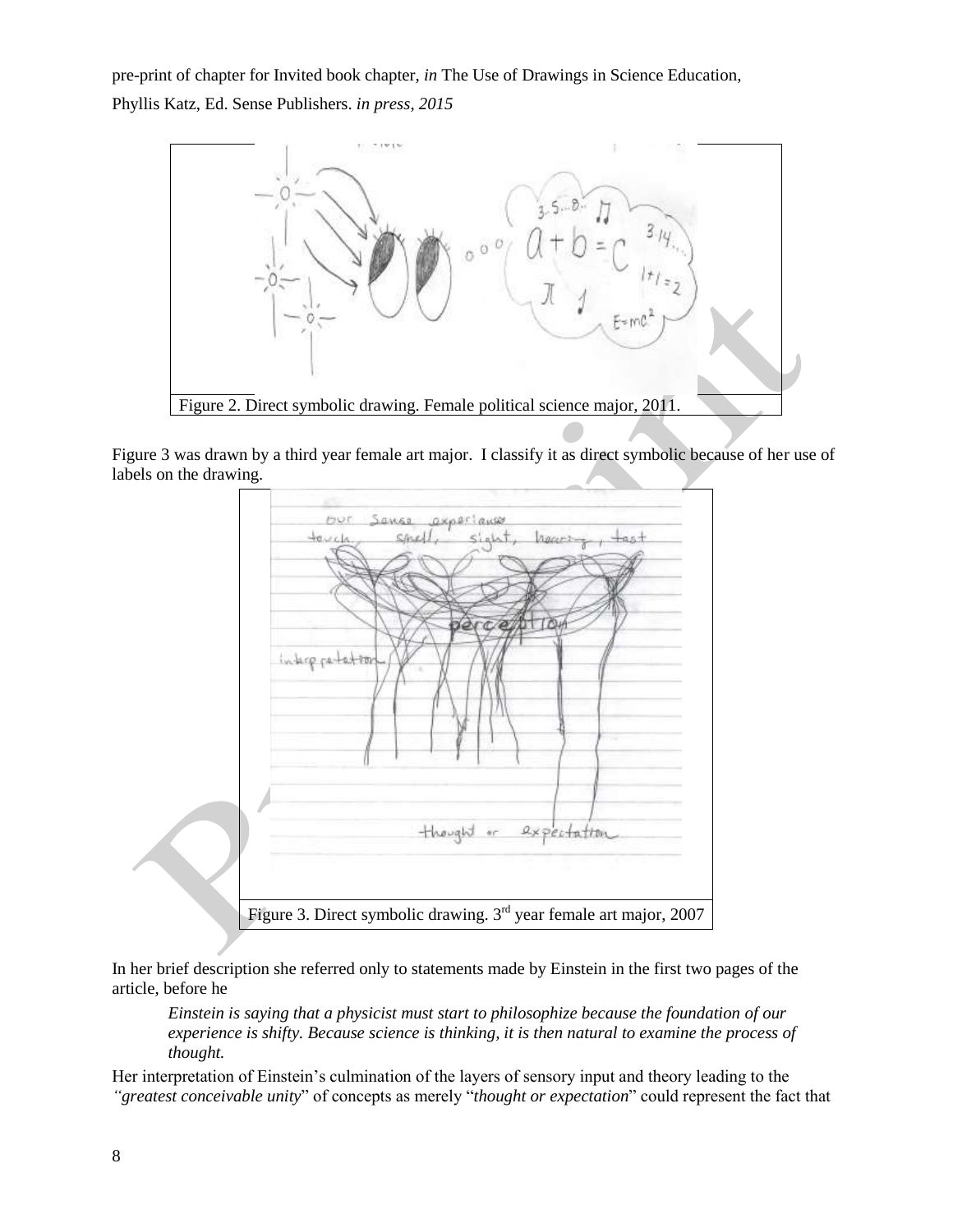Phyllis Katz, Ed. Sense Publishers. *in press, 2015*

she did not complete the reading assignment, but did not want to come to class empty-handed, or perhaps I should have recognized her drawing as a sign that she was going to need extra help. Throughout most of the course she expressed an intense mistrust of physics and physicists, including physicists' use of language and their emphasis on theory over sensory perception. Her frustration reached its peak expression in her literary argument with Nobel Laureate Richard Feynman's description of the surface of a cylinder as a flat space (Feynman, 1963):

*"…when it comes to a cylinder whose space seems to be obviously curved we find it does not have curved space because Euclidian geometry holds. My first reaction is to say that the definition that Feynman gave in the beginning must be wrong because a cylinder is obviously curved to an outside perspective despite not having intrinsic curvature."*

She contined and her verbal confrontations about this issue with me, with the physics majors in the class, and after class with a post-doctoral scholar with whom I shared an office at that time. By the end of the course, though, she reversed her opinion, and wrote in her final evaluation:

*I found this course to be wonderfully exciting. The instructor and the students were wonderful and passionate, which made the class a pleasure. I had to overcome and grapple with a lot of struggles with math and understanding the language of science. I wish that this class would continue and I could continue to study the maths and science in such an integrated way.* 

Figure 4 was drawn by a third year male religious studies major. I classified his drawing as direct symbolic because he lists his legend in the upper left, and uses labels and arrows to indicate the correspondance of symbols in his drawing to his legend.



Like the art major who drew Figure 3, his interpretation of the article also diverges from Einstein's intention. He starts with sensory input, but ends not with "logical unity" but with *feeling*. In his drawing, "Internal Feeling" is indicated with an arrow as being outside the perimeter of the drawing, off the page (bottom) or out the door. Kendrick and McKay (2002) suggest that children's drawings reveal a great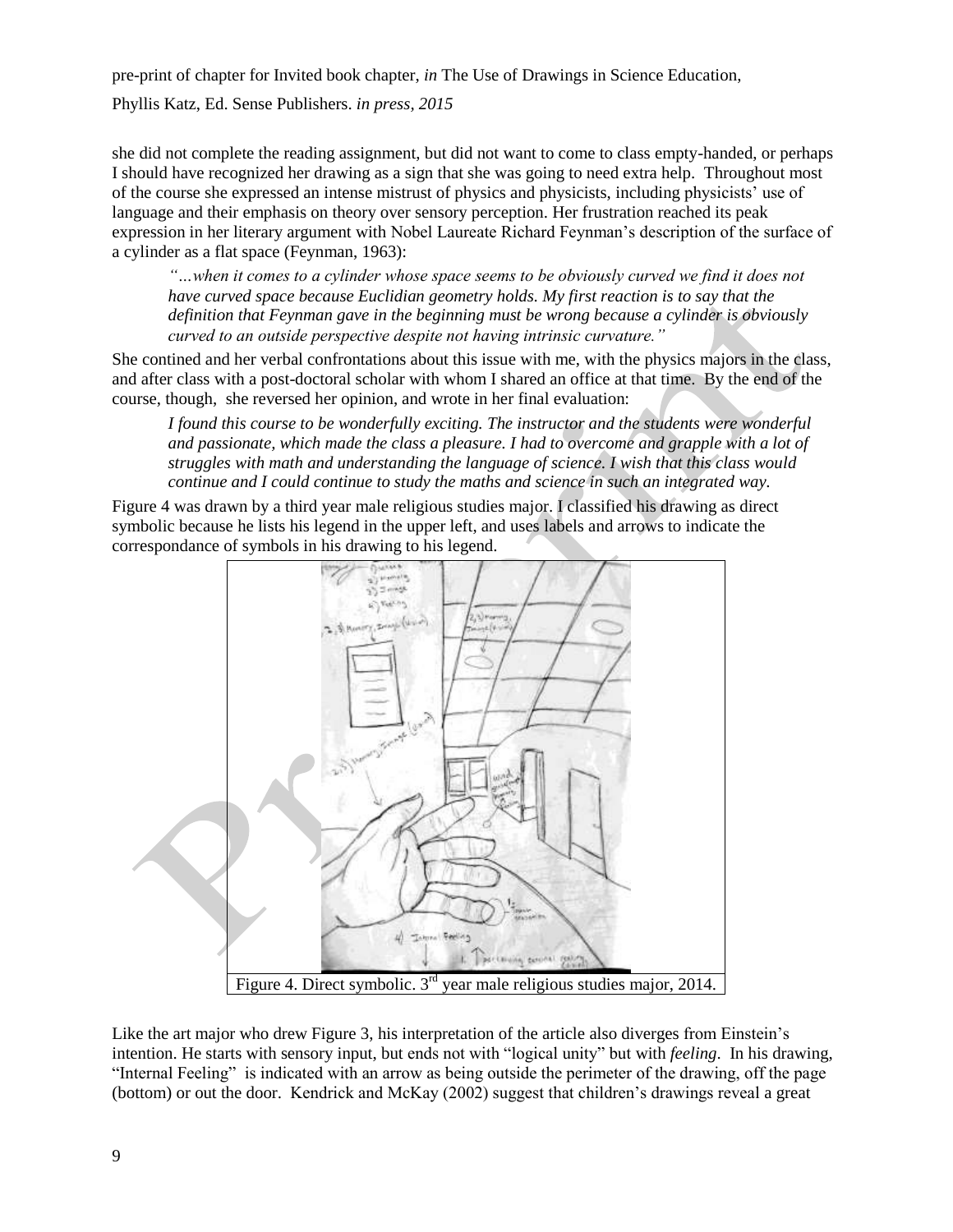Phyllis Katz, Ed. Sense Publishers. *in press, 2015*

deal about the literacy narratives they bring with them to school. Referencing Vygotsky (1978), they suggest that drawings represent "a graphic speech that conceptualizes an internal representation of story".

Both Figures 3 and 4 suggest that the science-literacy narratives their creators brought to the course differ significantly from the majority opinion in the physics community. For his final project, the artist who drew Figure 4 chose to draw his interpretation of an article we read by theoretical physicist Andrei Linde about the "multiverse" – the possibility that ours is only one of an infinite number of universes – as a male being inflating a balloon. He wrote:

*The idea behind the drawing is that someone is blowing up the balloon bringing up the question of a divine being behind all of the universes [sic] activity. […] It seems that there is [sic] always new theories pertaining to the external world, and a lack of looking inwardly for explanations of physical reality.* 

Figures 5a, 5b, and 6, drawn by male physics majors in 2013, 2015, and 2014 respectively, are examples of what I consider hybrid drawings because they combine elements of direct symbolic mapping of the narrative of the article with allegorical and metaphoric elements.



Figure 5. Hybrid: Direct symbolic/ allegorical. 5a (Left): Ananda Das, 3<sup>rd</sup> year physics major, 2013. 5b (Right):  $1<sup>st</sup>$  year male physics major, 2015.

Figures 5a and 5b show the process of doing physics, starting from sensory observation on the first floor, moving up through increasingly abstract levels, and ending with the unknown - represented by clouds above. As cartoon-like interpretations of Einstein's article, these drawings relate his levels of abstraction described to the artists' personal experiences. The artist who drew Figure 5a explained:

*This was my interpretation of Einstein"s article. The bottom floor represents the "sense impressions", those basic observables that everyone sees and agrees with and as you go higher up, we see the scientists need to attain logical unity, creating more and more abstract formulas to*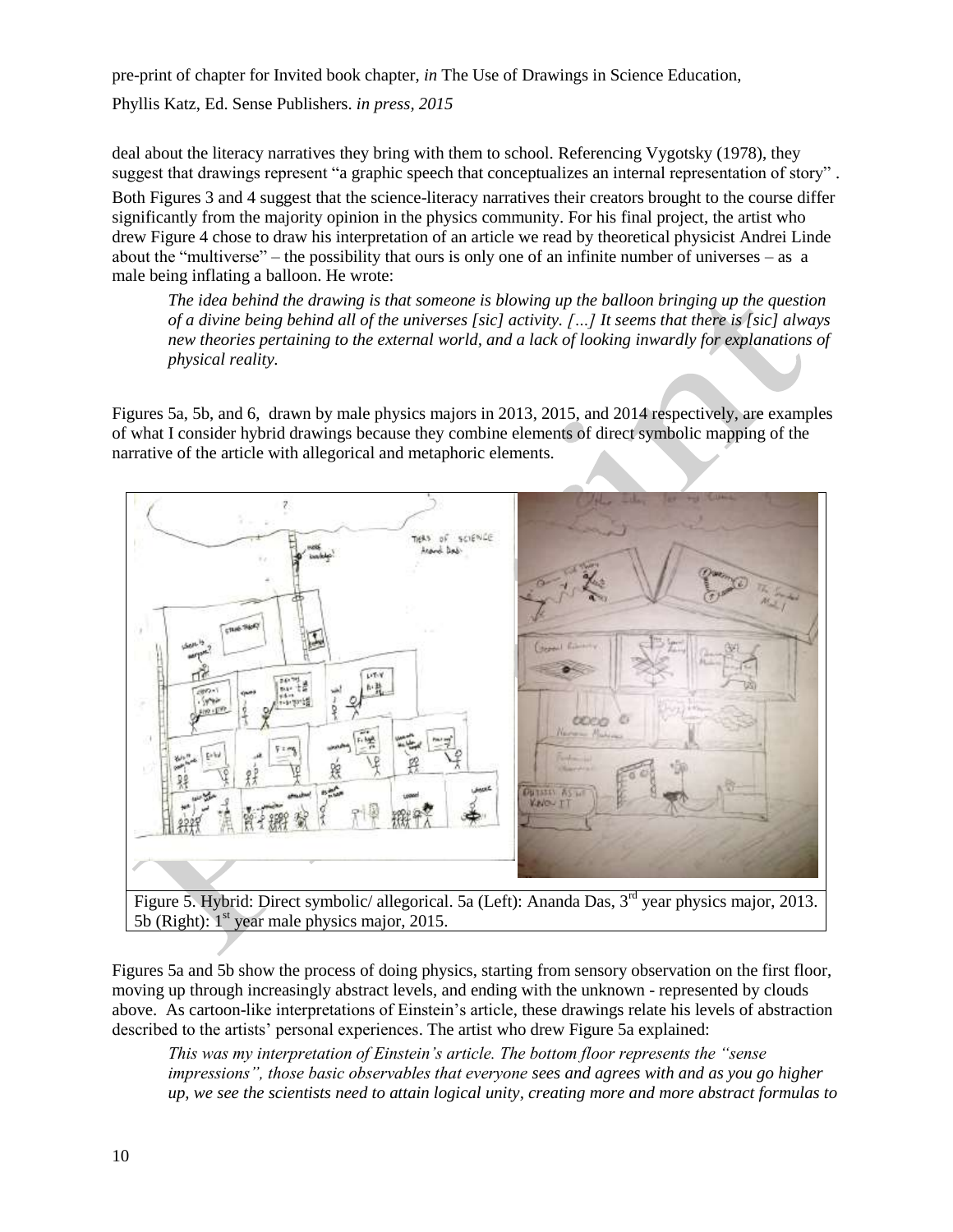Phyllis Katz, Ed. Sense Publishers. *in press, 2015*

*describe more and more general stuff. As you go higher in the building, less people can relate as we go farther from the "sense impressions".* 

Figure 5b represents the first instance in 8 years that I have seen of the recurrance in a subsequent year, not just of a drawing type, but almost a repeat of the same drawing.

**Hybrid:** Figure 6, a water color painted by first year physics major Eric Martinez, is a picture at a glance of the process of physics, with a beach scene as a metaphor for the development of theories from direct observations, but also has elements of a direct symbolic drawing because of his one-to-one mapping of concept in the article to symbol in the drawing.



The artist described his work thus:

*I took the process of "doing physics" not to mean how an individual does physics, but rather how we as a people do physics. Furthermore, I see physics as the restless science, it never ceases to*  look for answers. Where biology and chemistry stop, physics continues. It seeks to understand the *true nature of everything. Here I have a watercolor landscape of a beach. It is a metaphor for our understanding of everything. You may notice the island out in the distance and the small rocks embedded in the surf. I used the rocks and the island to symbolize distinct points of knowledge waiting to be discovered out in the universe. We start from one, perhaps the smallest might be our realization of kinematics; it is closest to us relative to our sensory experiences. We can all observe a falling object, an object in motion. From here we may build upon our observation and form layers as Einstein described it. The next rock perhaps the discovery of the unity of Electricity and Magnetism, and the large rocks to the left a truer glimpse of reality as we know it. They might represent Relativity, Quantum Mechanics. The island is a great distance away, but one might say reachable. As you can see the colors are typically muted. I used an assortment of grays to give the impression of a fog, in order to symbolize the obscurity in the universe and the*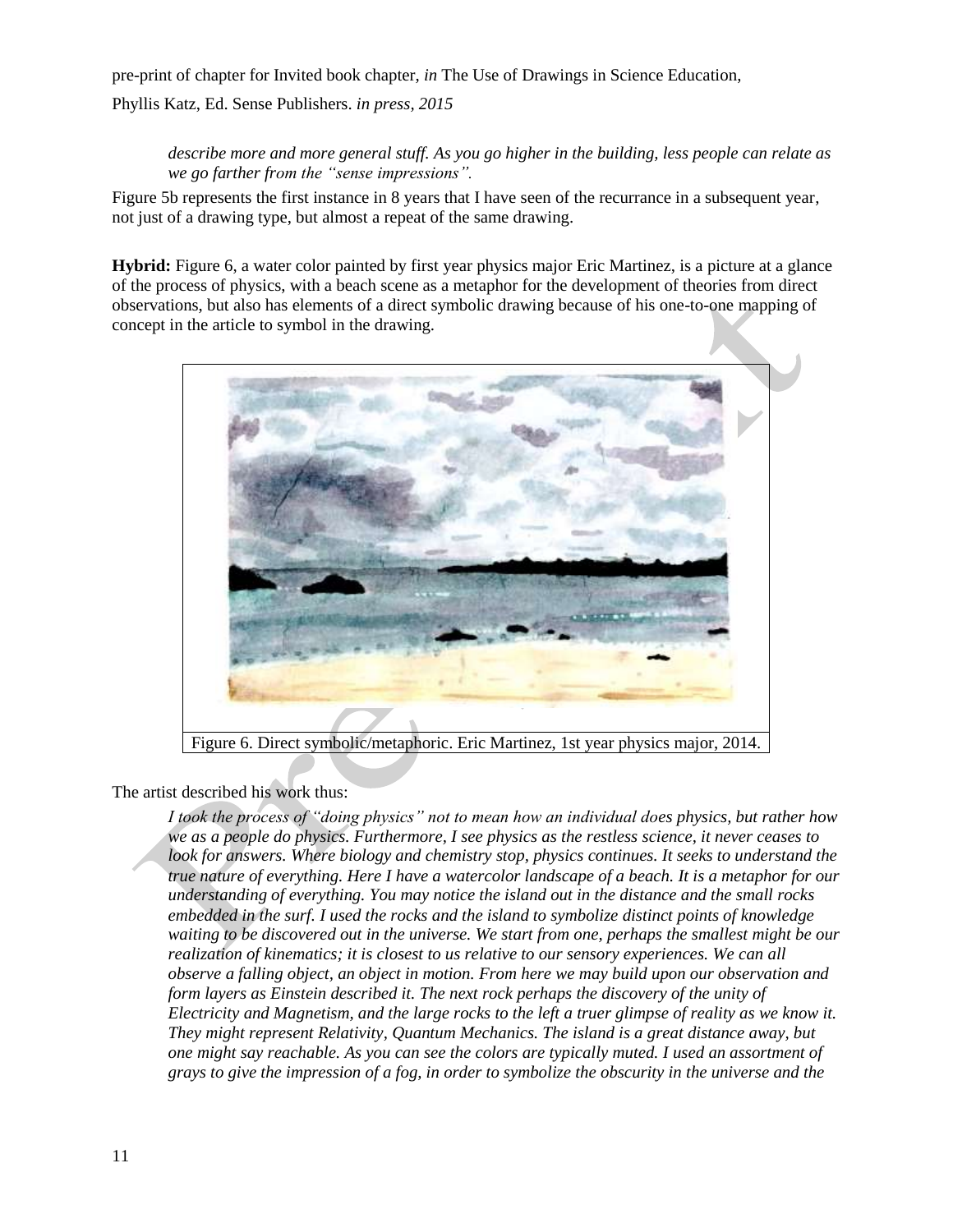Phyllis Katz, Ed. Sense Publishers. *in press, 2015*

*abstraction that comes with the accumulation of layers, in this case symbolized by the distance from our rather modest start, the humble pebbles in the surf.*

#### **Abstract Represantational Drawings**

Abstract-representational drawings are one-to-one mappings between concept in the article and symbolic representation on the paper using abstract symbols, rather than recognizable objects. Figure 7, drawn by a first year female physics major in 2007, is my iconic example of an abstract representation of the article.



She wrote:

*In my visual representation, each dot represents a sensory perception of the nebulous reality (shaded area). The size and substance of each dot may represent the accuracy of our measurements, or the number of times the sensory perception has been repeated and confirmed by different people/methods. The lines between sensory perceptions are mental connections we have made. […]Some connections are broken, as they have been shown by substantial sensory experience to be unlikely. There are not well-defined layers, since, as Einstein stated in his article, "the layers…are not clearly separated. It is not even absolutely clear which concepts belong to the primary layer."*

Figure 8 was drawn by a fourth year male physics major. He explained that the five corners with different types of abstract designs represent the five senses, each sense giving a different perception of external input.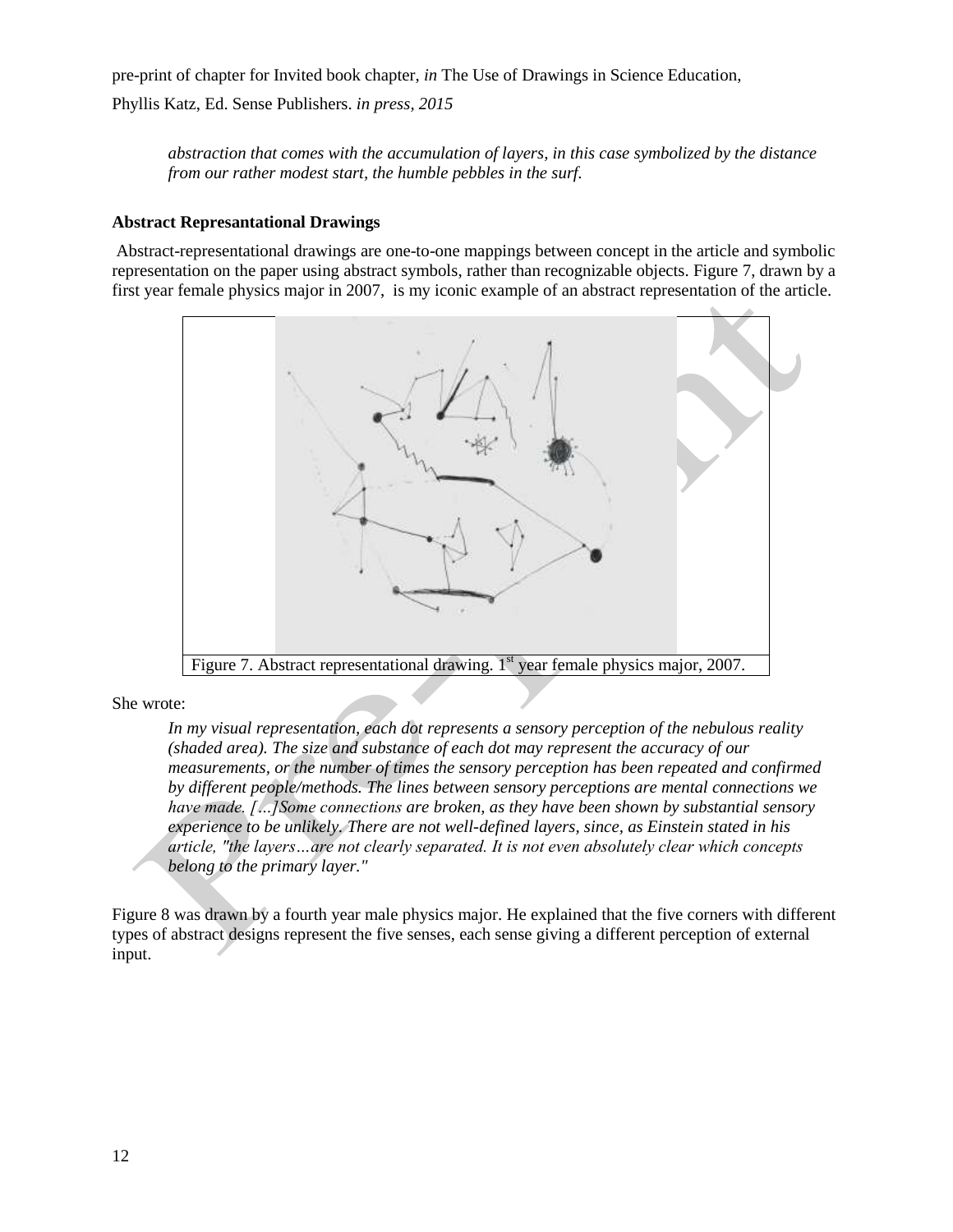

### **Metaphoric / Analogical Representations**

Figures 9 through 11 are examples where the student represented Einstein's description of the process of doing physics with a single pictorial metaphor. Whereas the direct symbolic and abstract representational drawings are more or less pictorial mappings of the *processes* described by Einstein, these metaphoric drawings are a snapshot of the *gestalt* of the article *as a whole*, as experienced by these artists.

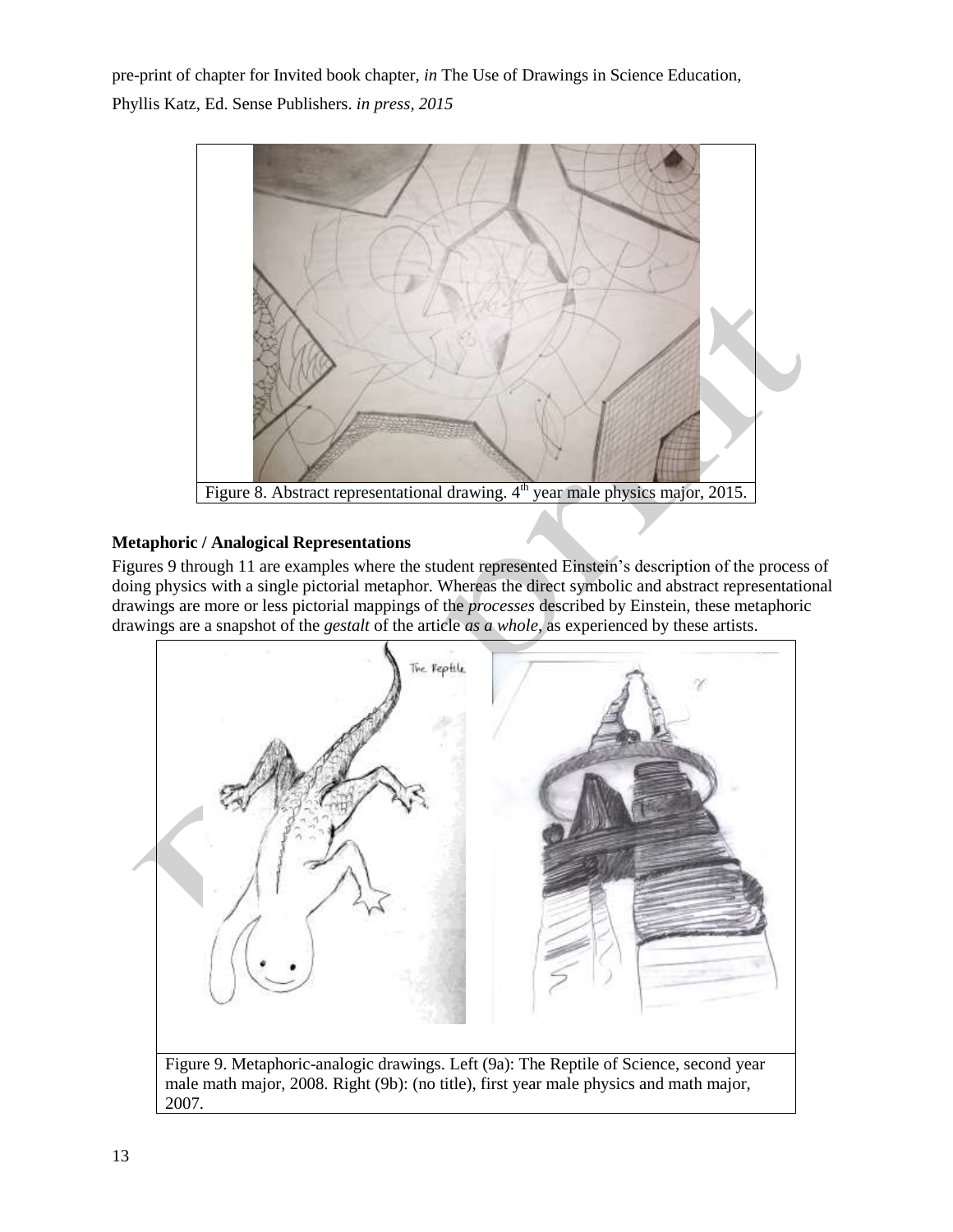Phyllis Katz, Ed. Sense Publishers. *in press, 2015*

Figure 9a was drawn by a second year male math major. He explained his drawing:

*At the top, you see a fairly detailed, intricate picture of something that looks intimidating, but as the viewer"s eyes progress down, the shape is simplified and simplified until it becomes an innocent, almost stickfigure-esque drawing. This symbolizes how our sense impressions of the real world, a powerful experience, is abstracted by science until it becomes something simpler and more friendly to use.*

The artist who drew Figure 9b was a first year male double-major in physics and math. Rather than give his reader (in this case, the instructor) a blow-by-blow description of his drawing, he lets the symbolism speak for itself:

*Einstein proposes that the goal of science is reductionist by its very nature. To take the entirety of our sensory experiences (and now, things that are well beyond it) and congeal it, if you wish, into a form which is both elegant and complete. He suggests that we must strike a balance between seeking logical unity through "abstraction" and a direct connection with our experiences.*

Figure 10 was drawn by Lodovico Griccioli, a first year male physics major. He likened the process of doing physics to peeling back the layers of an onion:

*The way I picture the creative process of scientific discovery, especially in theoretical physics, it"s quite overwhelming. The amount of theories and equations before one can find the truth, are endless and even then we can only be so sure. This contrast of beauty and struggle reminded me of an onion; on the outside it"s wrapped in crunchy, dirty brown paper but as the first layer is removed it"s quite shiny and pretty and as each layer is torn off the next is smoother and whiter, quite like how science is less messy and more elegant and symmetrical at each major breakthrough. But in the process of peeling back the platinum layers of the onion there"s a pungent smell and tears begin to flow this reminded me of the feeling of awe when learning about Einstein"s theory relativity for the first time, how it seems wildly incompatible with the reality we experience but at a closer look it is absolutely correct. At the center of the onion I drew an eye at the point where the onion stops being layers, when there is normally just a small white bulb, to represent the final truth, as if to be looking into the eye of god at the end of the journey.*



Figure 10. Metaphoric/analogical drawing, Lodovico Griccioli, 1<sup>st</sup> year male physics major, 2015.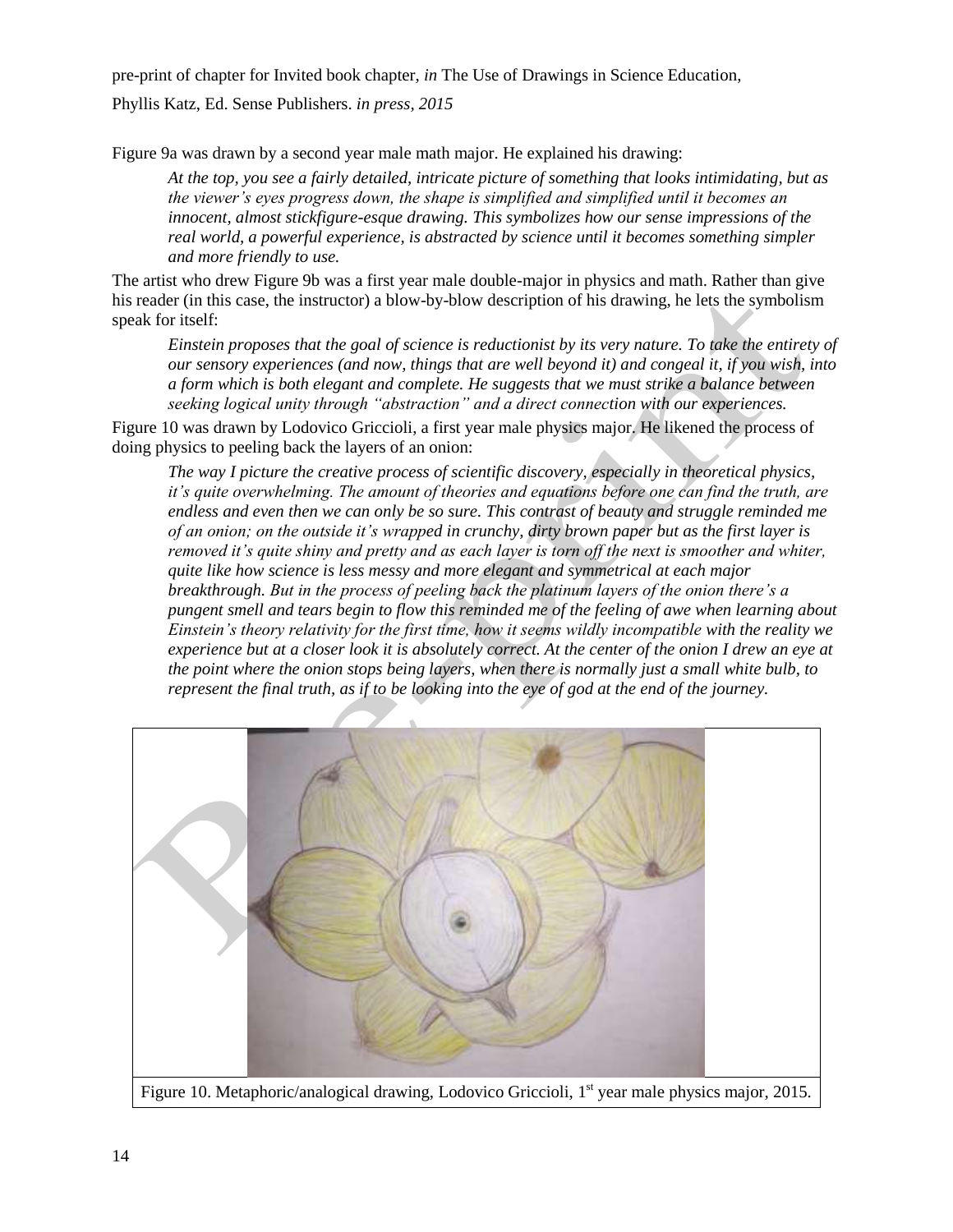Phyllis Katz, Ed. Sense Publishers. *in press, 2015*

**Hybrid:** Figure 11, drawn by Nikola Kapamadzin, second year male math major, I have classified as hybrid, as I feel it combines elements of a metaphoric/analogical representation of the article as a whole with an allegorical/creative story in which the artist interprets Einstein's intentions with a scenario that goes beyond the article. He writes:

*My picture is of a man meditating inside of a particle accelerator. However the darkened, meditating man is only a symbol for Einstein"s "sense experience." […] This person represents the essence of the creativity and intuition of whoever made what"s being studied possible. […] The man in the middle of the accelerator is referring to this intelligent being of collective thought that has been produced alongside the information that was received by the researchers, the people that made the hardware possible, and the theorists. This seems to encourage the collaboration of mankind toward science as well as advocate intuition in physics and science. When gathering information from this particle accelerator you not only see the information you"re after, but you also see the stream of intelligent thought that went into this creation in knowledge. I think in his article Einstein wants to portray the importance of intuition and creativity in the scientific method for discovery.*



Figure 11. Metaphoric/analogical drawing, Nikola Kapamadzin, 2<sup>nd</sup> year male math major, 2015.

# **Allegorical Representations**

Allegorical representations take off from the article with a pictorial allegory or a 'what if?' scenario. These drawings often have a whimsical flavor reminiscent of the drawings of highly creative adolescents described in the famous study by Getzels and Jackson (1962), in which they contrasted high-I.Q. and highly creative adolescents in a Midwest suburban high school. When asked to produce drawings, the students identified as high-I.Q. depicted literal representations of the drawing prompts, whereas those identified as highly creative drew whimsical, less rule-bound interpretations (Getzels & Jackson, 1962). Figure 12 is my iconic example of a 'what if' scenario, drawn by a second year female political science major. In her drawing she explores the possibility of a different reality that would be developed by beings which the sense of sight is missing. She wrote on her drawing, "This is a lighted version of a world with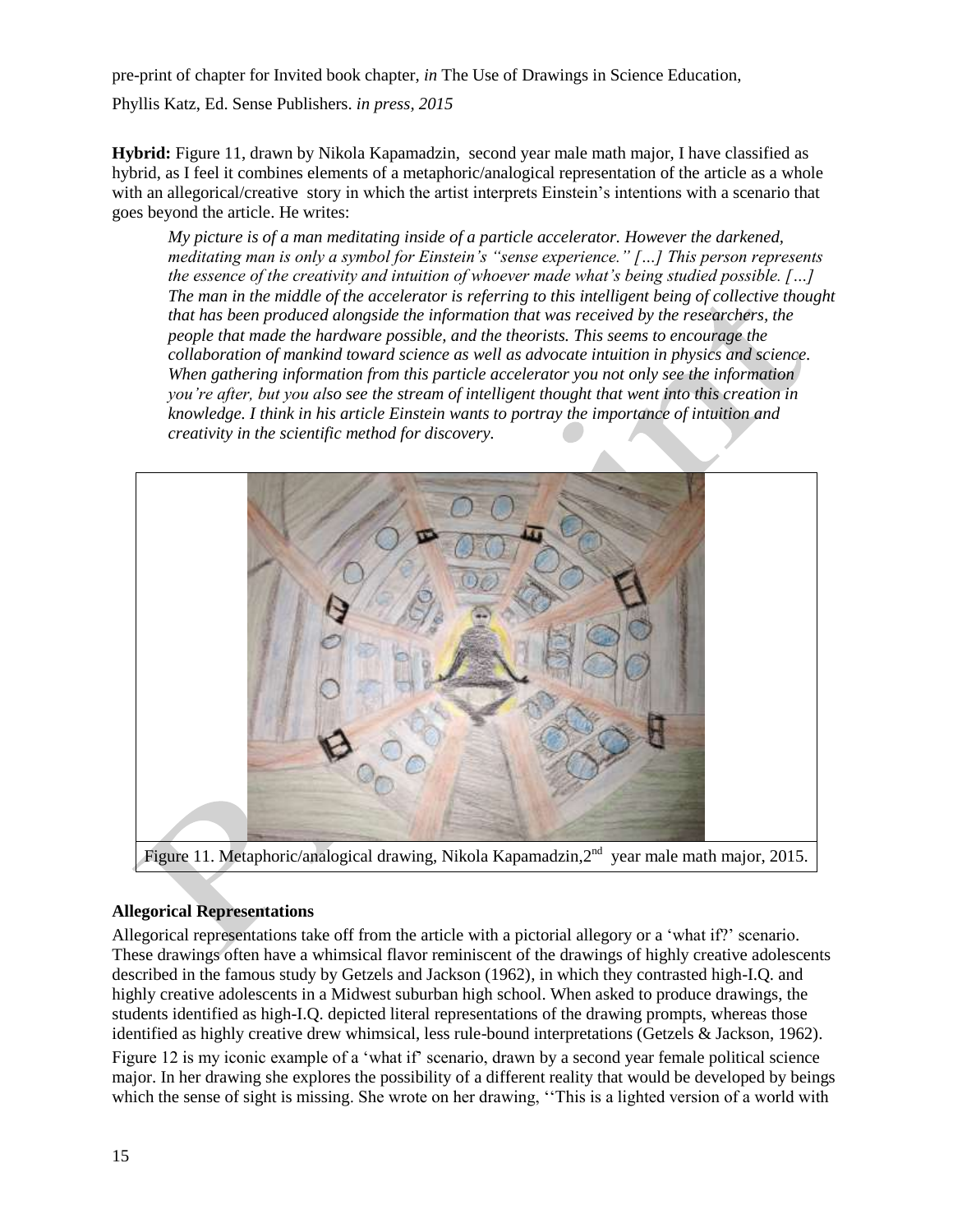Phyllis Katz, Ed. Sense Publishers. *in press, 2015*

no eyes.‖ Above the picture she drew a sun with a circle around it, crossed by a diagonal slash, as if to indicate "No Sun here." The fingers and toes of her beings have extended pads, indicating an enhanced sense of touch. She described her drawing:

*In a world with no sight priorities for necessities in a house would change. People would maybe [be] ultra-sensitive and appreciate things like music and fuzzy walls more. Here there would be less absolutes [sic] without visual aids. The idea that the blanket is warm and fluffy is stronger than the idea of the blanket itself.*

She added a few notes at the bottom of her paper: "6th sense: heat sensory? Privacy is not a term. Beauty changes.''

Other examples of allegorical drawings that my students have depicted include the familiar story of Plato's Cave (see van der Veen, 2012, p. 388) and the story of the blind scientists who try to define an elephant by each investigating a small portion of the animal.



**Discussion:** The use of drawing for understanding has the potential to reveal highly creative students, who would probably go unrecognized in a conventional introductory physics class. Anthropologist Sheila Tobias refers to the search for talent that is "differently packaged from the norm" (Tobias, 2006) as *stalking the second tier* (Tobias, 1990). In her study of highly motivated, "A" students from non-science majors, some of whom had positive experiences with physics in high school but all of whom avoided physics in college, Tobias found that the impersonal culture of the introductory physics classroom and the lack-of-narrative, no-room-for-questions pedagogical style were some of the main reasons why a large portion of talented students avoid physics in college. From my students' weekly and end-of-term evaluations (which are supposed to be anonymous, but some students choose to sign them), it is evident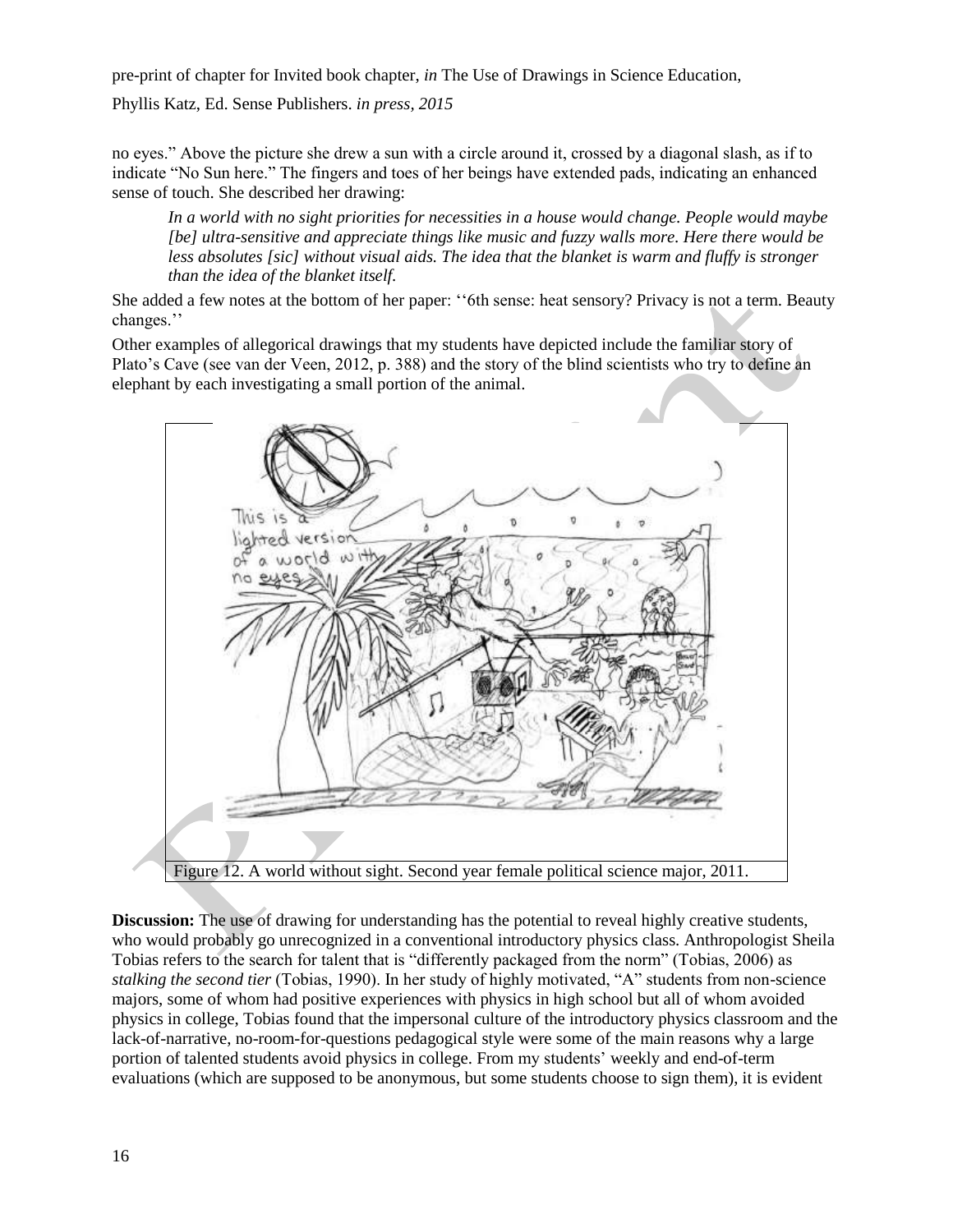Phyllis Katz, Ed. Sense Publishers. *in press, 2015*

that the approach taken in this course has the potential to redress some of the culture of physics issues which serve as barriers to many talented, non-traditional students:

*Thank you for one of the craziest (cool) classes I"ve taken my whole time being here. Not many classes care about what you think, but in your class I felt like my understanding was the whole point (female political science major, 201).*

*The creation of the final project was important for me to be able to digest many of the concepts that we discussed in class. It gave me the ability develop an understanding and a personal reference to concepts that I found challenging. This was an invaluable part of my study of physics and I greatly appreciated the opportunity to learn in an integrated manner (female art major, 2007).*

*Thank you so much for teaching this class. I don"t think I"ve ever been quite so stimulated by a class here as much as your class has done for me. I thought the material was awesome and the readings were great, although difficult at times. Thank you for opening up my mind more! (female biopsychology major, 2010).* 

### **Flow Charts**

I define flow charts as visual representations that indicate progressive relationships between concepts, often depicted with arrows or connecting lines. Though other drawing styles may contain elements of temporal progression, in flow chart drawings the mapping of the flow of ideas is the dominant characteristic. Figure 13 was drawn by a fourth-year male physics major in 2007. On his drawing he wrote,

*It is fairly easy to draw this as there is something fundamentally simple going on: using logic to refine logic.*

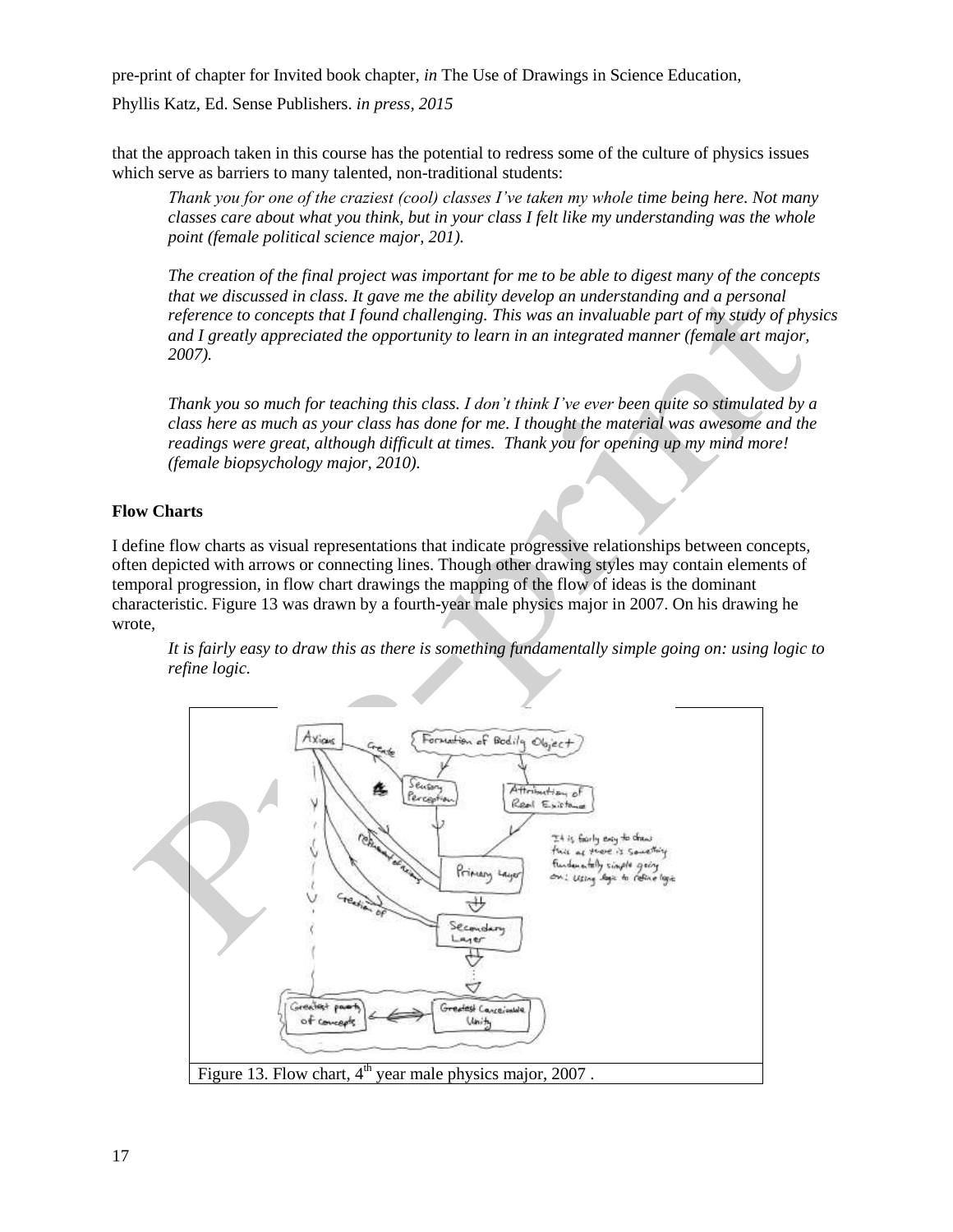Phyllis Katz, Ed. Sense Publishers. *in press, 2015*

Figure 14 is a hybrid between a metaphoric/analogical representation of the article-at-a-glance and a flow chart, in the sense that it depicts a temporal progression of the development of ideas as an equation, going from left to right across the page, but uses the metaphor of a pictorial representation of an equation to represent the hierarchy of the layers of understanding. The artist explained his drawing, "The sum, from i  $= 0$  to infinity of all forms of existence adds up to an increasingly accurate picture of reality.'' The "Higher Order Terms" represent what we don't yet understand.



Over eight years of teaching this course and giving this assignment, with an average of ten to twelve students in each class, only five students have drawn what I call flow charts, and only one student drew a flow chart without any accompanying pictures (Figure 13). (He also used the same drawing style in a later assignment (van der Veen, 2007, Fig. 6.13, p. 265).) I cannot say whether visualizing in temporal progression is an uncommon thinking style, or whether a course called Symmetry and Aesthetics in Contemporary Physics, which advertises a physics work of art as the final project simply does not attract these kind of thinkers.

**Discussion:** Assigning a visual representation of Einstein's essay as the first drawing and reading assignment of the course sets the direction in terms of both content and expectations. His article describes physics as the search for deeper and more unifying theories; this sets the trajectory for the course, in which we take the point of view that symmetry provides the framework for that search. Having students draw their interpretation of his article sets the expectation of developing one's internal visualization style for the purpose of understanding and communication of ideas and opinions; and critiquing this article by one of the most idolized icons of the physics community encourages and endorses students' forming and sharing their own opinions about the practice of physics. For most students, this assignment represents their first experience with being asked to draw their understanding of a text, and being asked to give their opinion about physics. This first drawing assignment is also an opportunity for the instructor to get an idea of his or her students' visualization styles. While students' comfort levels and competence at designing representations of physics concepts is expected to improve over the duration of the course, their visualization *styles* do not change. Thus by getting an idea of how each student processes information, the instructor can use this knowledge to assess students' understanding of concepts through their visual representations throughout the course. In the next section I present examples of students' representations of concepts in theoretical physics, comparing correct representations with representations that illustrate where students are having difficulty.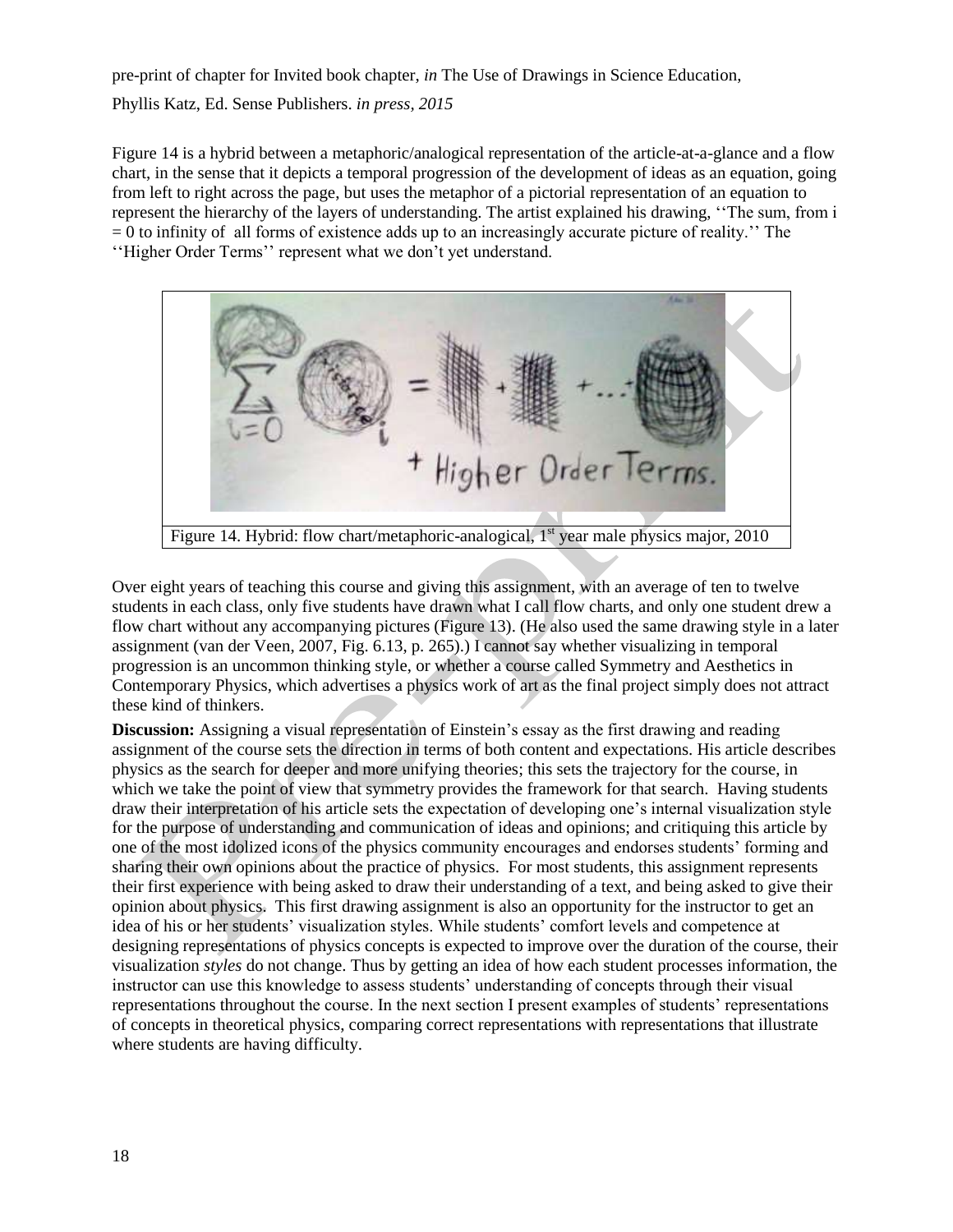Phyllis Katz, Ed. Sense Publishers. *in press, 2015*

### *2.2 Undergraduates' artistic representations of concepts in Special and General Relativity*

Having students design their own artistic representations of science concepts at the undergraduate level allows them a form of expression so as to develop their own voices in math and science, and provides an alternate, in many ways deeper and more comprehensive, assessment of their understanding. Having students design their own representations of concepts in physics also encourages the development of *meta-representational competence* (diSessa, 2004, p. 293-294) which includes having students invent or design new representations for concepts in science, explain and critique representations, and understand how representations function in conveying ideas (ibid.). In conventional physics classes, students are taught to interpret and reproduce standard representations (graphs, force diagrams, e.g.), but by inventing their own representations, they are actually participating in the work of scientists, who continually seek ways to artistically represent new ideas and discoveries to the public and to each other. In this section I present examples that illustrate when students' clear understanding is apparent from their artistic representations of concepts, as well as examples of how to use students' representations to understand where they need help as well as what they do know. In addition, I have included some of the same artists whose visualization styles were represented in the previous section, to highlight the consistency of students' visualization styles.

# *2.2.1. Students Representations of Concepts in Special Relativity*

For the final physics work of art students select a topic from the course that most interested them, or one which generated questions they wish to explore beyond the scope of the course. Figures 14 and 15 show two different representations of the concept of the light cone. Figure 14a, a wire sculpture representing the intersecting light cones of two observers in relative motion at a constant velocity, was done by third-year physics major Ananda Das (see also Figure 5a). In a post-course interview the artist explained his motivation to create this physics work of art:

*My motivation behind creating this piece was that Special Relativity confuses everyone, even the physics majors, and I definitely needed to see it three or four times before I really grasped it. And so I wanted to come up with a way to easily demonstrate weird three dimensional, four dimensional concepts that they talk about. And in particular, a certain paradox that I"ve found interesting, and easy to illustrate as well.*

Figure 14b, a computer-generated work of art, produced by second-year computer science major Tai Rodrigue. In his written explanation the artist describes the concept and his fascination with the ideas of Special Relativity, approaching a kind of awe or reverance, and he uses his work to inspire others. He writes,

*For my final project I decided to present the Einstein-Minkowski spacetime, characteristically represented by a light cone which was first conceived by Hermann Minkowski. The double cone is centered at every event in spacetime, with the upper (future) cone representing the future of a light-flash emitted at that event, and the lower (past) cone representing all the direction from which the light-flash could have come from [sic]. The slope of the cone is dependent on the speed of light. <…> For me, the light cone is a symbol that represents not only how modern physics has changed our perception of space and time, but also causality, existence and the physical limitations of what is possible for us to detect and know.*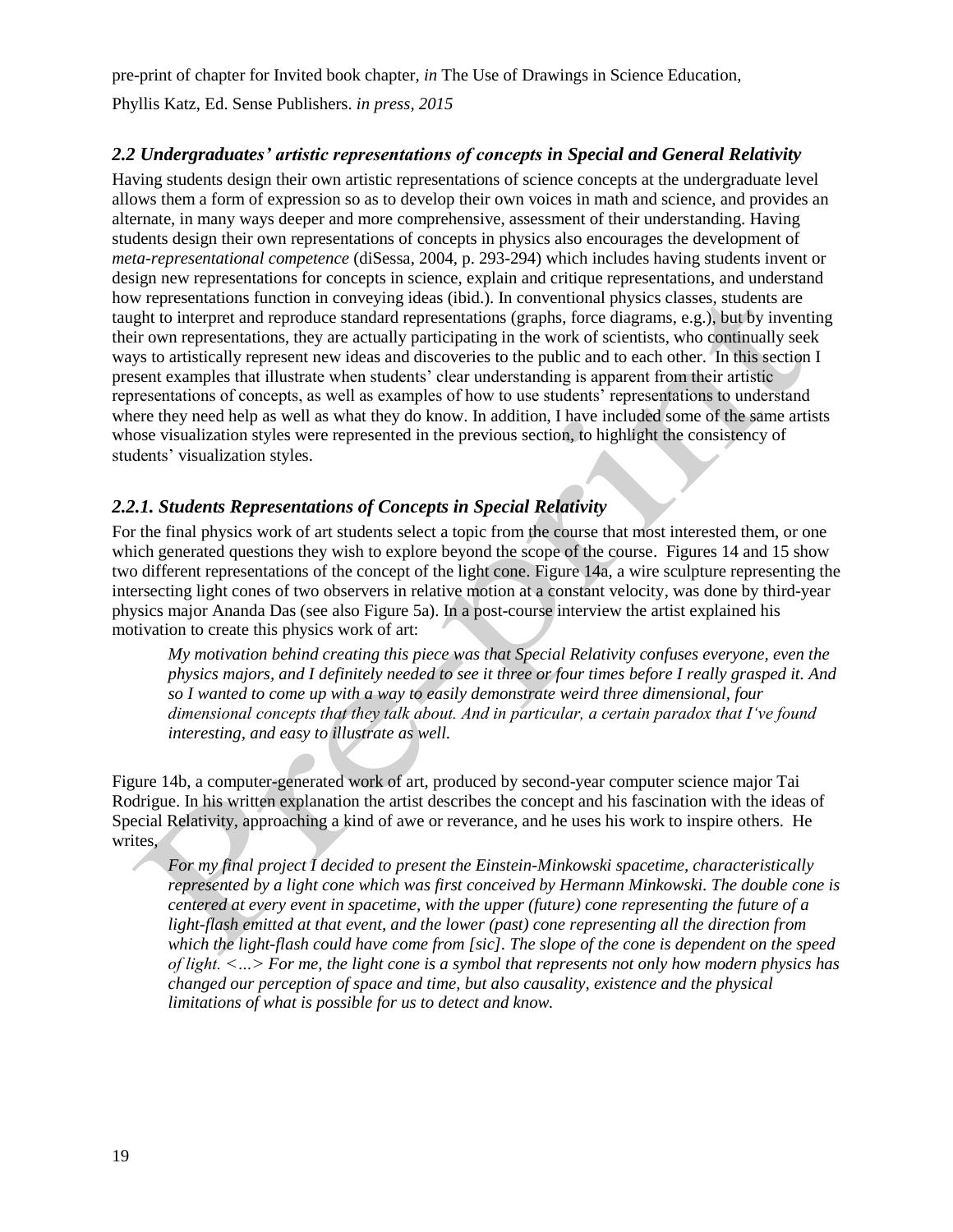

Figure 14: Two representations of the light cone. Left: a) Wire sculpture, depicting the relative rotation of reference frames for two observers moving at constant relative velocity that is close to the speed of light, each at the center of his own light cone. Artist: Ananda Das,  $3<sup>rd</sup>$  year physics major, 2013. Right: b) Computer-generated illustraton of the cross section of a light cone for a single observer. Artist: Tai Rodrigue,  $2<sup>nd</sup>$  year computer science major, 2013.

Figure 15 shows part of the illustrated explanation of the wire sculpture shown in Figure 14a. The artist writes,

*If a person in the dark emits a flash of light, he perceives himself to be at the center of an expanding sphere of light, but another person running away from the first will also perceive himself to be at the center of an expanding sphere of light. How can this be? The explanation is that motion can rotate your perception of space and time.*

He wrote a multi-page illustrated explanation, which he designed in the traditional physics way of posing a question, confronting an apparent paradox, and then removing the apparent contradiction with a change of reference frame in which the paradox vanishes. His visualization and representational style is consistent, from his first assignment (Fig. 5a) to the final project, as is his incorporation of humor.

The top row of the cartoon depicts a single person, who is apparently in the dark ("It's dark. I'm scared.") and who turns on a light ("what does this button do?"). From that 'event' in spacetime (i.e., turning on the light) we then see a cross section of the expanding light cone. In the bottom row we see a second observer appear, whose motivation to run in a different direction is the fact that he stole the first person's wallet  $("Hey, he stole my wallet]").$ 

*I would also include my write-up as part of the art project, because I enjoyed doing it, and I definitely think that humor and simplicity are very important in communicating a deep concept, because I definitely found a lot of people just switch their brains off when someone talks ab out their physics to them. And it"s important to kind of trick them into learning something new.*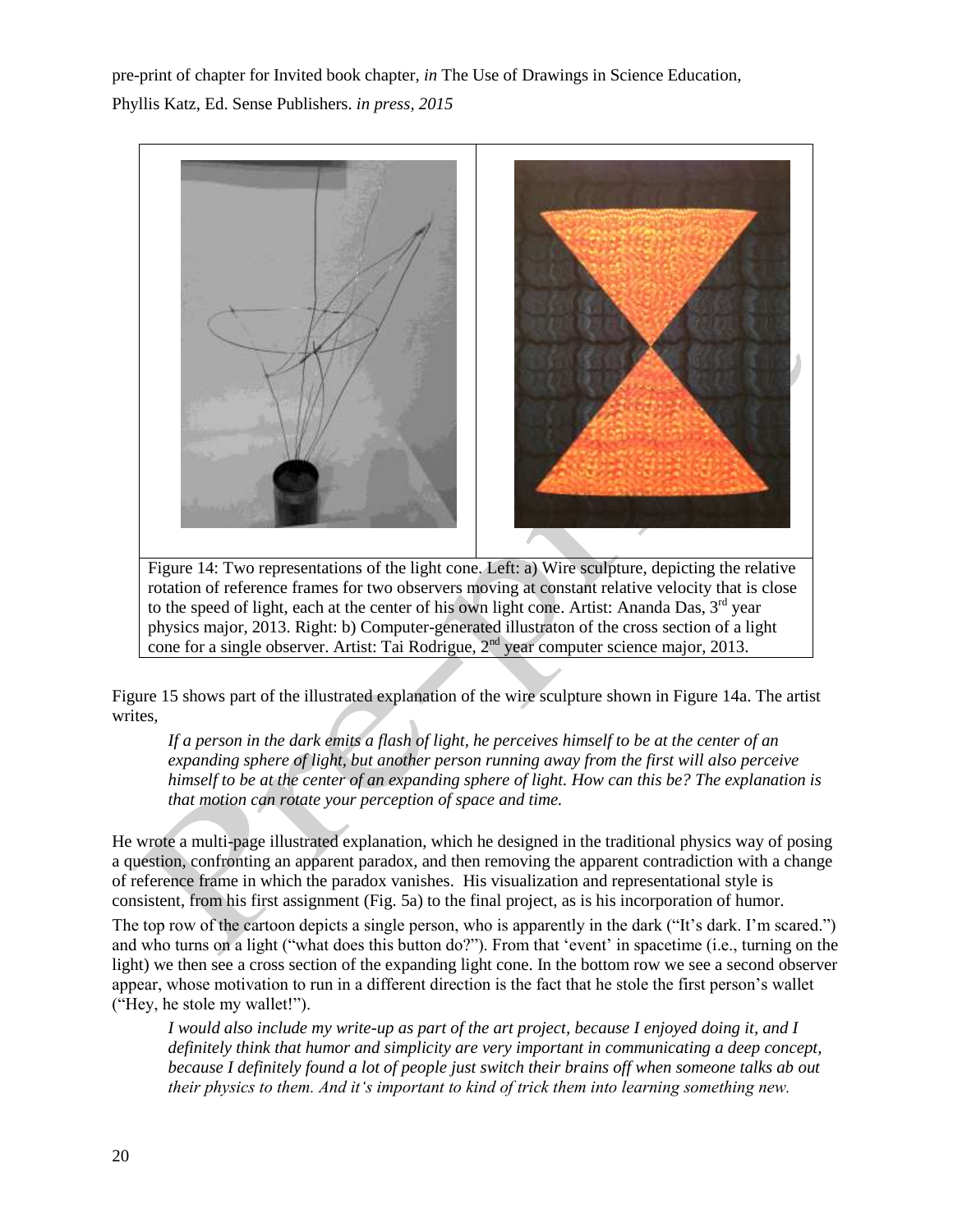

Figures 16a and 16b contrast two students: the first, a physics major, who has a solid command of the topic of length contraction and time dilation for two observers in relative motion at constant velocity close to the speed of light; and the second, a non-physics major who is struggling with the concepts, has understood some of them, but has missed some of the key elements. Both were drawn in response to reading a short section about the Lorentz Transformation from Einstein's short book entitled *Relativity – The Special and the General Theory – A Clear Explanation that Anyone Can Understand*, which he intended for a general audience. Prior to assigning this reading, students had a lecture-presentation on the historic development of Special Relativity. The class was then given the reading by Einstein for homework, with the assignment to draw the way they visualized what he was describing through his equations and discussion. The goal of this assignment was to see whether, after having had some practice with visualizations of Einstein's writing and some of the math of symmetry, students could read a new text and apply their visualization strategies to a new concept.

Figure 16a (drawn by a fourth year physics major) is an allegorical representation illustrating the apparent paradox of two reference frames – the frame of the snake and that of the platform - in relative motion at speeds close to the speed of light  $("c")$ . The caption says:

*Snake moving at .99c: In its reference frame, the cutters appear to be closer together, and will easily cut the snake in 3. But, in the cutters" reference frame, the snake seems shorter, short enough not to be cut. Which happens?*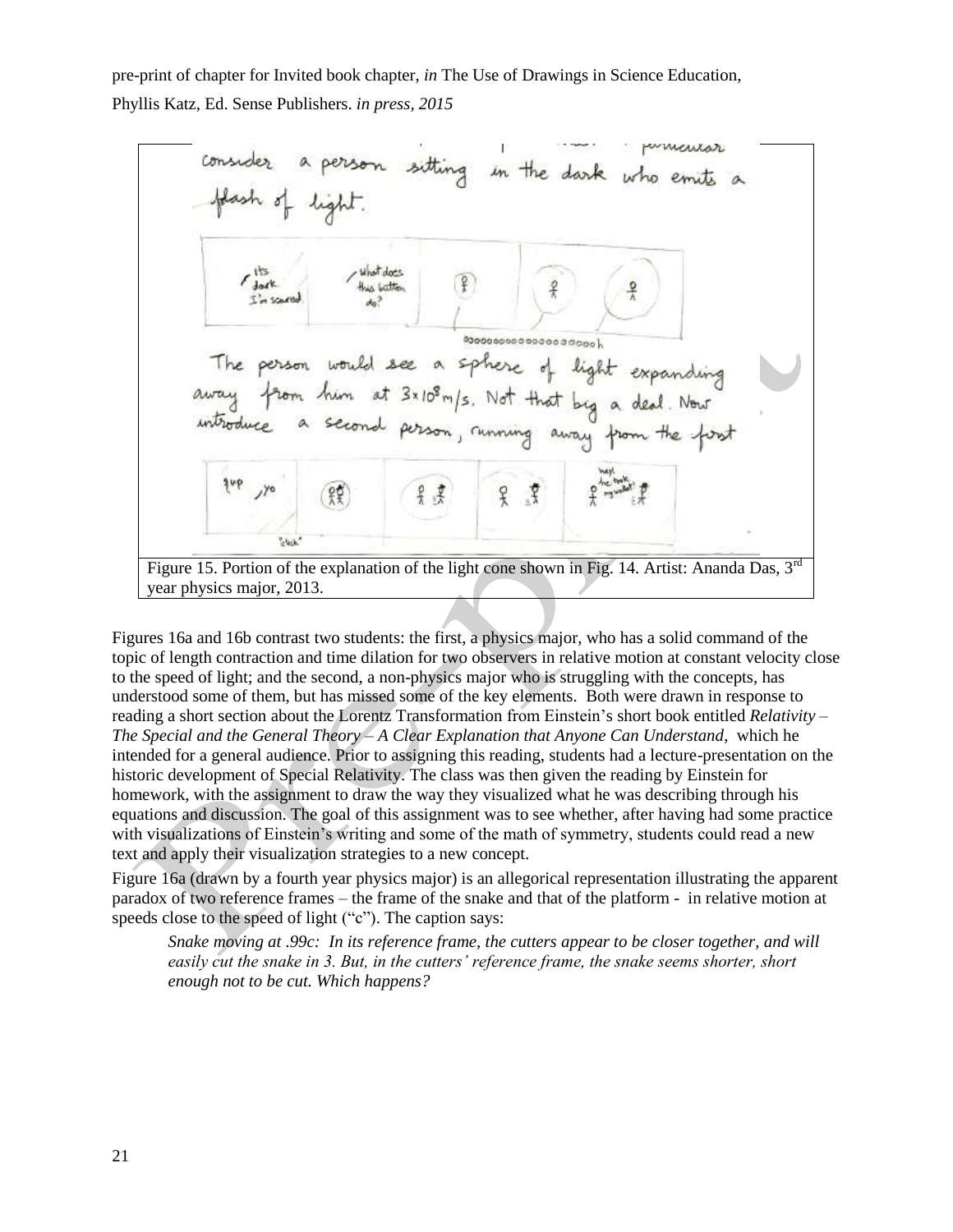

Figure 16. Representations of the apparent paradox of relative motion of two observers at a constant velocity, when their relative speed is close to the speed of light. 16a, Left: Will the snake get cut?  $4<sup>th</sup>$  year male physics major, 2011. 16b, Right: Observers in two reference frames, K and K'. Second year female political science major, 2011.

His drawing of the snake was also in part a criticism of my choice of the reading assignment, which he felt fell short because it lacked an explanation of the consequence relative motion, namely the lack of simultaneity of events. In his reading reflection on the text, he writes:

*[Einstein] doesn"t explain the consequences of the Lorentz transformation very much: time dilation and length contraction. There are real-world consequences that elevate this beyond a purely mathematical exercise – I would like to see a discussion of them, and in particular their consequences for near-c travel. Also, I would like to see a discussion of how all this destroys the notion of simultaneity, which leads me into my Einstein drawing.*

The destrction of the notion of simultaneity inherent in his drawing is that if the front and back blades descend simultaneously from the viewpoint of an observer on the cutters (at rest with respect to the platform, represented by the eyes drawn on the cutters), from the viewpoint of the snake the front blade will descend before the back blade does. (I leave the gruesome consequences to the imagination of the reader.) This drawing depicts a story, a what-if scenario, so that I would categorize his visualization style as allegorical/creative.

Figure 16b was drawn by the same student who drew the World without Sight (Fig. 12). In her description of her drawing she wrote:

*Disclaimer: I had a lot of trouble understanding any of this, but this is what I do understand. K is a reference frame…for example if I was on a train and I threw a ball, to me the ball goes up and down, but from the earth perspective the ball moves horizontally. Einstein looked at a light pulse in both reference frames <…>. X is the distance traveled, c is the speed of light and t is the time. The assumption, that if you look at ct light in one reference frame, time and distance change. The only thing that stays the same is c…I think that"s the idea.*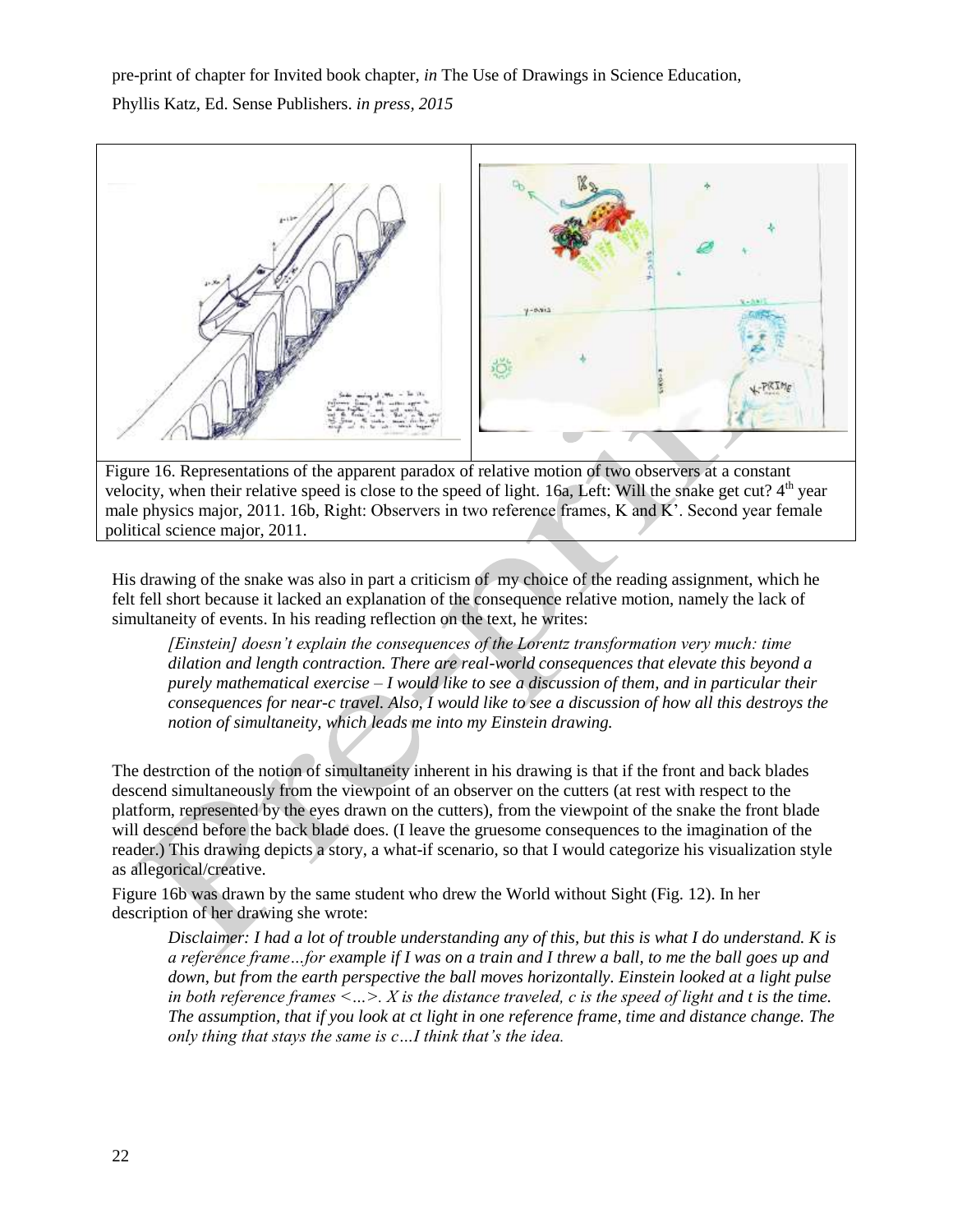Phyllis Katz, Ed. Sense Publishers. *in press, 2015*

Note that even though she struggled with the concepts in this assignment, her characteristic allegorical/creative visualization style still comes through in her drawings of the two observers in relative motion (Einstein and a dragon).

I chose the examples in Figures 16a and 16b to contrast the representation drawn by a student who clearly understands the material with that of a less experienced student. To be able to assess students' comprehension through their drawings requires that an instructor be completely familiar with the concepts, so as to be able to differentiate the nuances of understanding demonstrated by students' representations. Any physics instructor can recognize the problem correctly posed by the drawing of the snake, and assess that this student understands the material. The drawing is sparse and to the point, including only relevant details (the eyes on the cutters represent the observer on the platform). The drawing of Einstein and the dragon contains many irrelevant and unconventional details, but on closer inspection it is clear that this student does understand some of the important points that are brought out by the Lorentz Transformation: namely, that the speed of light is constant for all observers, and that relative motion at high speeds rotates the reference frames of two observers.

### *2.2.2. Students Representations of Concepts in General Relativity*

Professor Andrea DiSessa (U.C. Berkeley) coined the term *conceptual homomorphism* to indicate a description that is less detailed than the full (mathematical) description of a concept, but preserves the relevant structural relationships (2013, pers. comm.). The piece shown in Figure 17 is an example of a conceptual homomorphism, a representation of the concept of General Covariance, the dynamical symmetry of General Relativity which describes the deformation of 4-dimensional spacetime due the presence of mass-energy. Created by Mona Lua, first-year art major, it is a booklet of trasparencies which represent 2-dimensional slices through 4-dimensional spacetime demonstrating distortion of an image in regions of spacetime that are distorted by the presence of mass (gravity). The drawings are accomplished by understanding the rule that maps one image into the next through consecutive slices of distorted spacetime. In her description she wrote:

*This piece was inspired by the concept of general covariance. Nine drawings were drawn on nine unique grids. The image of the man and woman is distorted and layered one on top of the other. Each drawing is warped, as spacetime will do, yet still preserves a system and basic foundation.*

This physics work of art is an excellent artistic rendition of the conceptual meaning behind Einstein's field equations of General Relativity, which are the set of rules that tell you how spacetime is curved in a particular region due to the particular local configuration of mass and energy contained within that volume of spacetime. Mona's nine grids, layered on top of one another, are the set of rules that tell her how to distort the image of the man and woman drawn on the top transparency. She has represented curved geometry as we experience it, by representing slices through it (think of a contour map). Quoting Professor Andrea diSessa, "[A] "curved" shape is actually (typically) a slice of space that is up/down symmetric, and which would look like a "flat plane" from the side, e.g., the plane of an orbit" (diSessa, 2013, pers. comm.).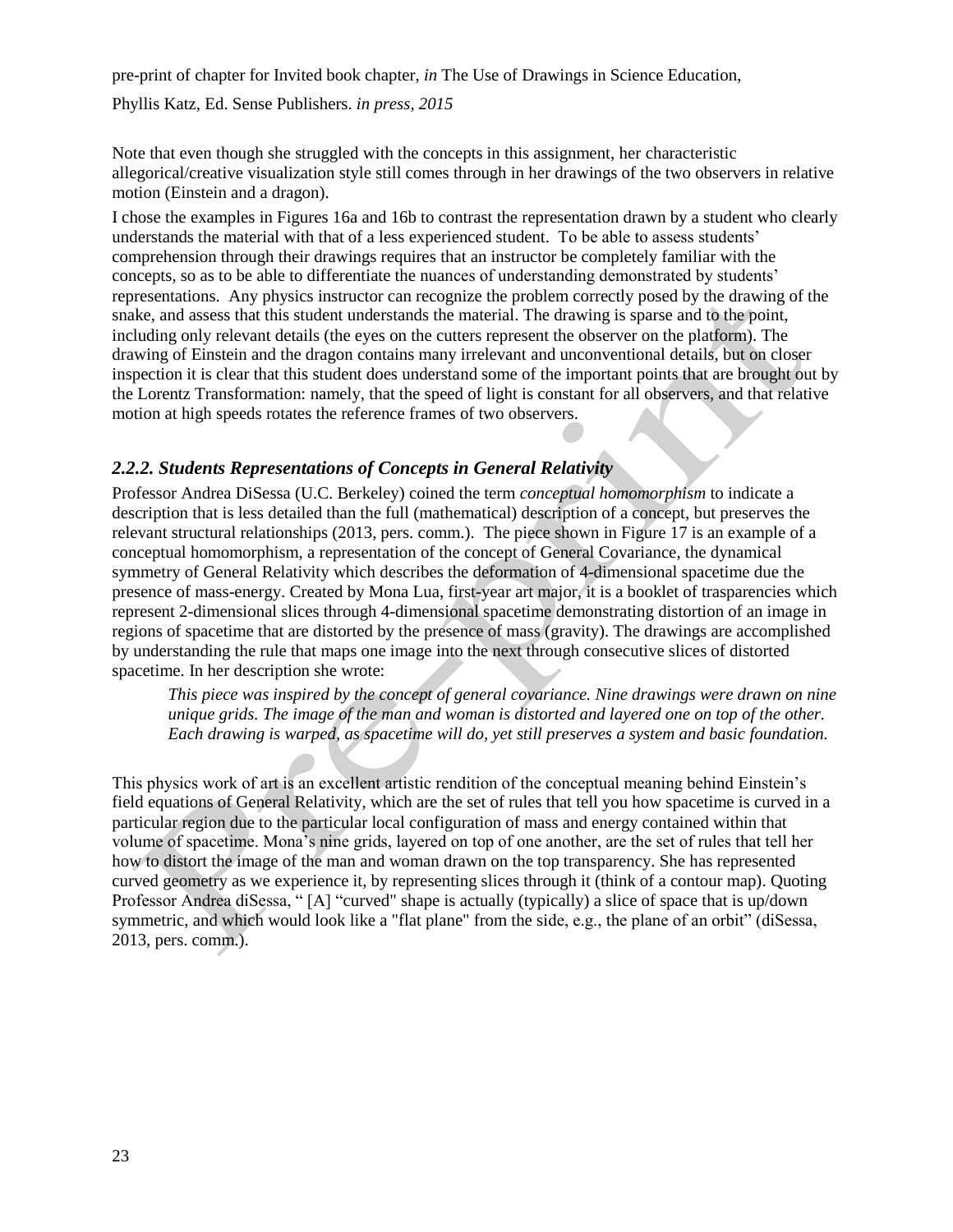

Compare the correct conceptual homomorphism shown in Figure 17 with the representation shown in Figure 18, in which the artist, a third-year art major (Fig. 3) attempted to represent the way mass curves spacetime with her hanging installation of dried beans deforming knitted squares which are suspended from all four corners by string. This representation is really an *embedding diagram* – a two-dimensional analog of four-dimensional spacetime curvature – and, although it is commonly used in text books, it is actually not a correct conceptual homomorphism of true spacetime curvature.

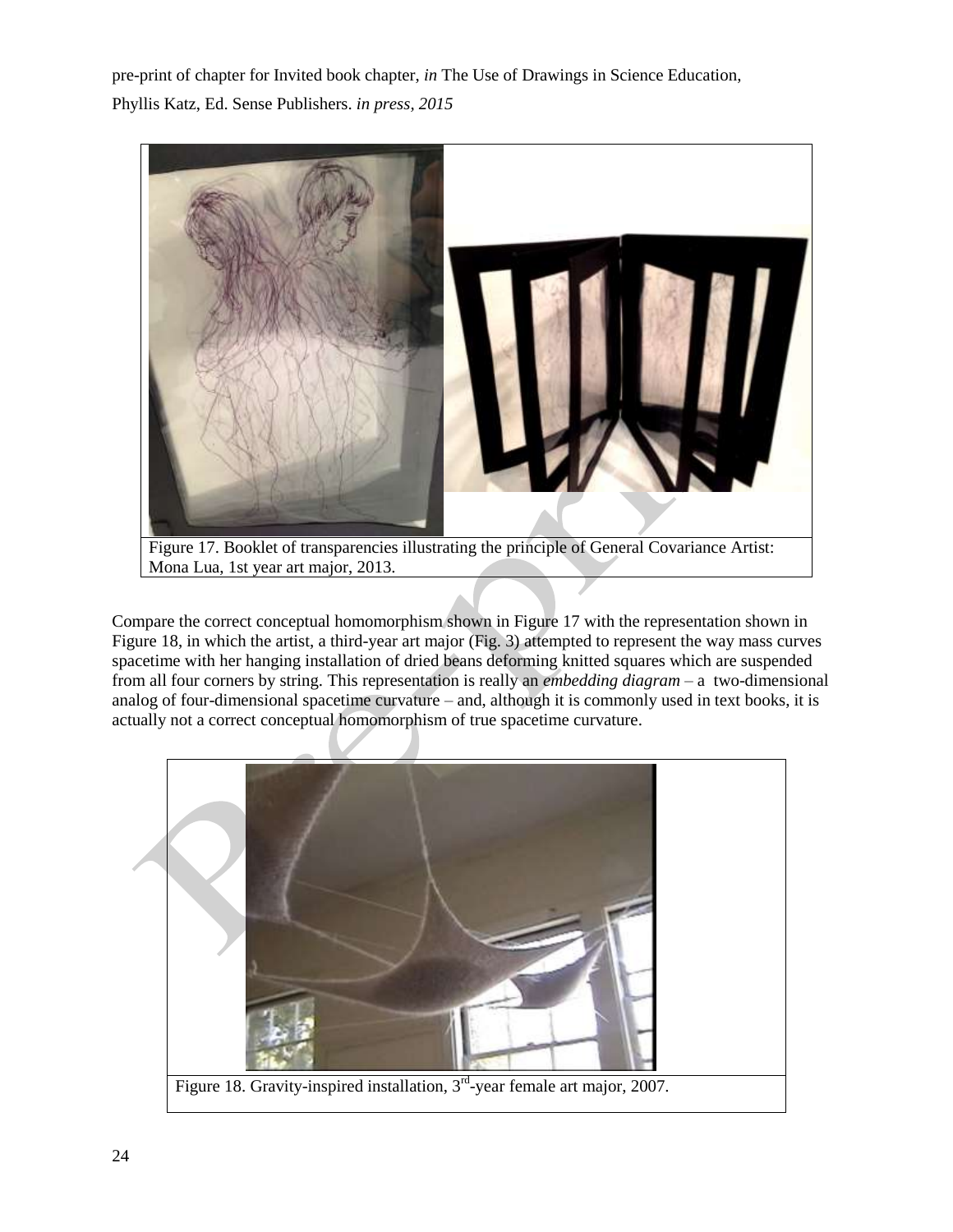Phyllis Katz, Ed. Sense Publishers. *in press, 2015*

As with Figures 16a and 16b, Figures 17 and 18 contrast a student who demonstrates a more complete understanding of a concept with one who has a partial or incomplete understanding. The drawings of Figure 16 were in-progress assignments during the course, while those of Figures 17 and 18 were final projects. Through the students' drawings, a discerning instructor can see which students understand the concepts fully, and where some students need help with incomplete understanding. The artist who drew Figure 16b understands that a Lorentz boost rotates spacetime axes, but because of her lack of familiarity with physics, needs help seeing that such a rotation goes through "complex" space, so that rotated axes appear flattened from our perspective (as in the light cones of Figure 14a). The artist who created the installation shown in Figure 18 understands that mass deforms spacetime, but needs help to visualize this as taking place in three dimensions (for example, with the analogy of the gravitational field of the Earth, where the notions of "up" and "down" vary from the northern to southern hemispheres).

### *3. Discussion*

I started teaching *Symmetry & Aesthetics in Contemporary Physics* as an experiment to develop an alternative to the standard introductory physics curriculum which was designed to make physics more appealing and accessible to a broad spectrum of learners, including students who might be curious about physics but avoid the traditional large introductory classes. Over the eight years I have taught the class, I have continued to refine the curriculum and improve my own understanding of how to use what I have called *arts-based teaching strategies* to help students visualize abstract concepts, as well as use students' creative representations to assess their understanding of the concepts. The progression of assignments through the course is designed to have students first understand their personal visualization styles, and then to use their visualization strategies to develop effective ways of communicating their understanding of concepts to others.

Other studies have emphasized the importance of having students develop their own visualizations and creative representations of concepts as an important strand of science education. The term *metarepresentational competence* (MRC) coined by Professor of Physics and Education Andrea diSessa  $(2004)$  is described as "the ability to choose the optimal external representation for a task, use novel external representations productively, and invent new representations as necessary" (Heggarty, 2011, p. 1240). DiSessa (2004) suggests that "learning may implicate developing one's own personally effective representations for dealing with a conceptual domain" (p. 299), while Heggarty recommends that "more attention should be paid to teaching people to use, design, and critique external spatial representations, in addition to training their internal visualization abilities" (p. 1241). Psycholinguistics professor Vera John-Steiner defines thinking as "to hold an idea long enough to unlock and shape its power in the varied contexts of shared human knowledge" (John-Steiner, 1997, p. 9).

Overall, students' reactions to the curriculum and methodology have been quite positive in all years, as indicated by their final evaluations. In 2007, I administered the Maryland Physics Expectation Survey (MPEX) (Redish, Saul, & Steinberg, 1998). The students in my class demonstrated significant gains in attitudes toward physics as compared with students in the original survey of 1500 undergraduates, whose attitudes towards physics declined after a one-year introductory course (van der Veen, 2007). I have not administered the MPEX again; rather, students' weekly exit cards and end-of-course evaluations indicate their positive reactions, and the course scores well above the standard undergraduate physics courses in the end-of-quarter numeric evaluations. Since we started displaying the final physics works of art in the college's art gallery and holding a public reception, the course has been attracting additional attention, so that this year I had students who enrolled in the class because they have seen the gallery show and wanted the opportunity to participate. At the time of this writing, in response to an article written about the recent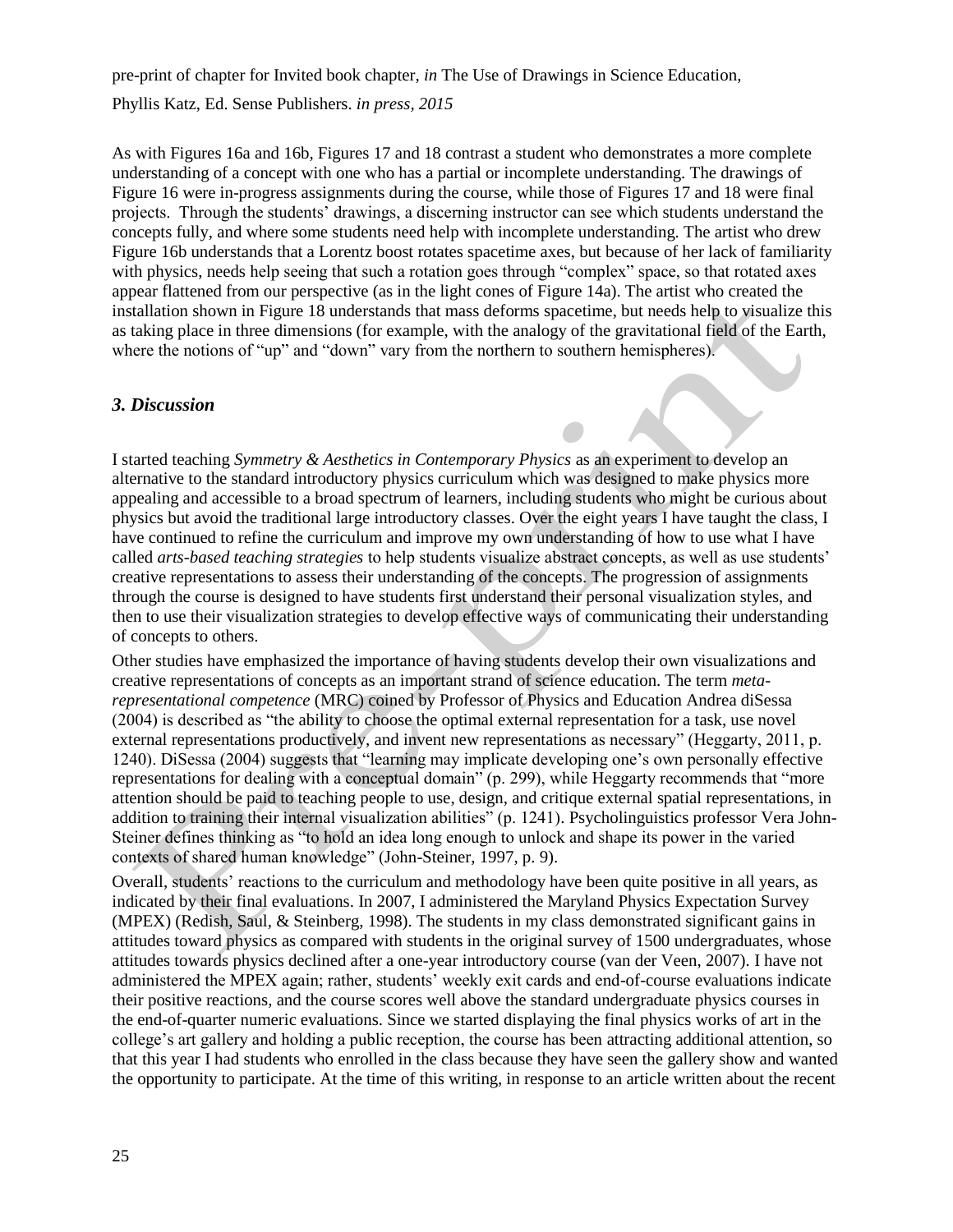Phyllis Katz, Ed. Sense Publishers. *in press, 2015*

gallery show (March, 2015), my students have been invited to exhibit their work in a prominent place in the university library for three months.

### *4. Conclusion: The Importance of drawing and other artistic representations in science education*

Incorporating arts-based teaching strategies at the undergraduate level, especially in intimidating subjects such as physics and math, can increase interest in the subject for majors and non-majors alike. Thus by providing alternate mental pathways to access these subjects we may actually be able to increase diversity in physics, math, and engineering by allowing students the opportunity to express their own voice and creating hybrid spaces within classrooms (Hazari et al.,2010, p. 19). Having students get in touch with their inner visualization strategies and creatively use them to communicate their ideas and opinions should be an important part of science education, both for science majors and non-science majors. Students' comments support this recommendation:

*This course has been my favorite course that I have taken thus far at UCSB. I am so glad I got the opportunity to interact with you and my fellow classmates and to engage in discussions that dig deeper than most classes. Every project was challenging but left me more interested in the material (Anonymous final evaluation, 2014).*

*This was a really awesome course, truly interdisciplinary. I think using an artistic perspective to learn/interpret physics is really beneficial, and I learned and was way more driven than I would be in a regular physics or art course. The course is more than a sum of its parts. Keep it up! (Anonymous final evaluation, 2013).*

*Thank you so much for teaching this class. I don"t think I"ve ever been quite so stimulated by a class here as much as your class has done for me (Anonymous final evaluation, 2011).*

*It is really refreshing to see an unconventional approach to physics and view the world around us from both points of view. My mind was opened up to so much this quarter. <…> These ideas really apply to art but nowhere does art teach it or explore the questions that one might have. I was really glad to make my final project, it helped me develop my view of the interconnectedness of things (female art major, 2011).*

*I"m really glad that I got to take this class & that classes like this exist. I feel like I learned a lot & that I will retain it because I enjoyed learning it, and I think it is useful & really interesting information. It was awesome to learn about something so unlike what I normally study, and from so many different perspectives (anonymous student, 2012).* 

*I feel doubtful that I will ever ""click"" with the math. I"m just very glad that my notunderstanding does not make me feel desperate, as this seems sort of a ""safe environment"" where it is good thinking that counts, which I am capable of. (February 9, 2007, reported in van der Veen, 2007).*

*I think - I was – I was very, kind of disillusioned from my other physics classes, and I"m glad I had this class t" take, and remind me that physics is cool, and that there"s lots of – there"s broad concepts out there that we should get excited about. To me, if you add physics and creativity to it, that"s the part of physics that I love … instead of the…Oh, I can solve an integral which is really hard. "Yay!" – "h-h" . Yeah. As a physics major in my senior year, I"ve felt that our curriculum,*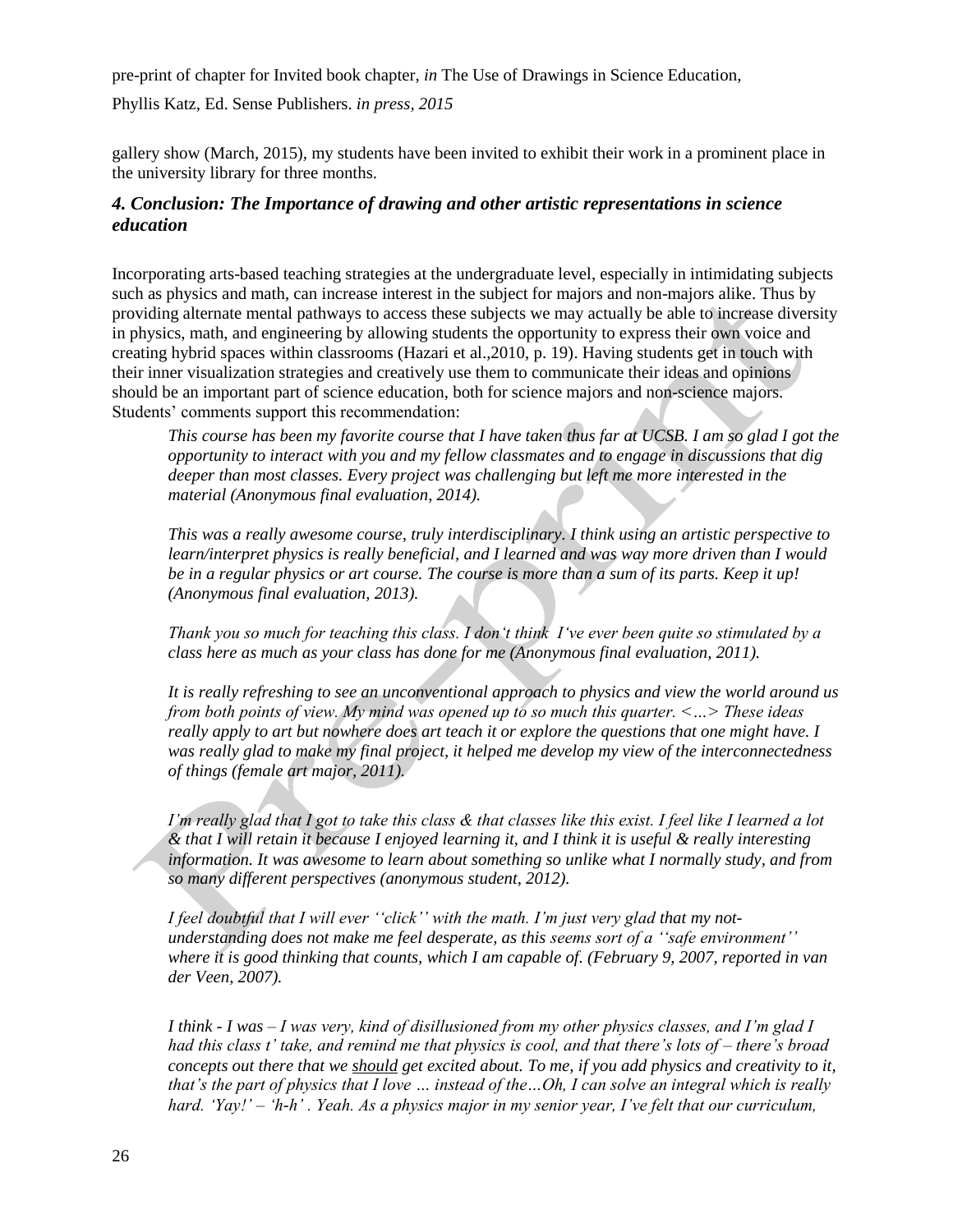*though very demanding and informative, lacks the history of how the laws came to be, as well as the thought process that was taken to get to that point. Your class seems to be one that will fill those holes, and I am truly excited to learn more about it (anonymous exit card comment, 2013).* 

In conclusion, I suggest that:

- Having students design their own representations of abstract concepts in physics, and explain their representations to non-experts, helps them develop meta-representational competence;
- Teaching physics in an interdisciplinary setting in which high importance is placed on students designing their own representations improves self-confidence regarding the study of physics for arts and humanities students who might otherwise avoid a traditional introductory physics course;
- Students' drawings, along with students' written and verbal explanations, can serve as an alternative form of assessment to traditional tests and problem sets, that give deeper insight into students' understanding of concepts as well as the way students process information;
- Students' drawings, along with students' written explanations provide valuable feedback to the instructor as to the effectiveness of his/her instruction, which the instructor can use in refining the course and assignments;
- The use of arts-based teaching strategies and open-ended assignments that encourage students' creativity has the potential to increase access to physics, and thus attract a broader population of learners to study physics.

### *The work reported on in this chapter has been supported by NASA grant 1388406 from the Planck Mission, Jet Propulsion Laboratory, in Pasadena, California.*

Jatila van der Veen, Ph.D., is a Project Scientist in the Experimental Cosmology Group, Department of Physics, University of California, Santa Barbara. Her current research focuses on how people learn physics and astronomy through non-traditional methods of arts-based science and math teaching and immersive virtual reality simulations. She is currently the Project Manager for Education and Public Outreach for the NASA side of the joint ESA/NASA Planck Mission, and has led the efforts to develop educational materials for college level and museum displays. She is also a continuing Lecturer in the College of Creative Studies at UC Santa Barbara, and Adjunct Professor of Astronomy at Santa Barbara City College. Jatila has also been a professional dancer for most of her life, thus learning physics through the arts comes naturally for her. Currently, in her spare time she practices Afro-Brazilian, Middle Eastern, hip-hop, and International Latin ballroom styles, and in the summers teaches physics through dance at Notre Dame University's Art 2 Science camp.

websites: web.physics.ucsb.edu/~jatila and planck.caltech.edu/epo/epoteam.html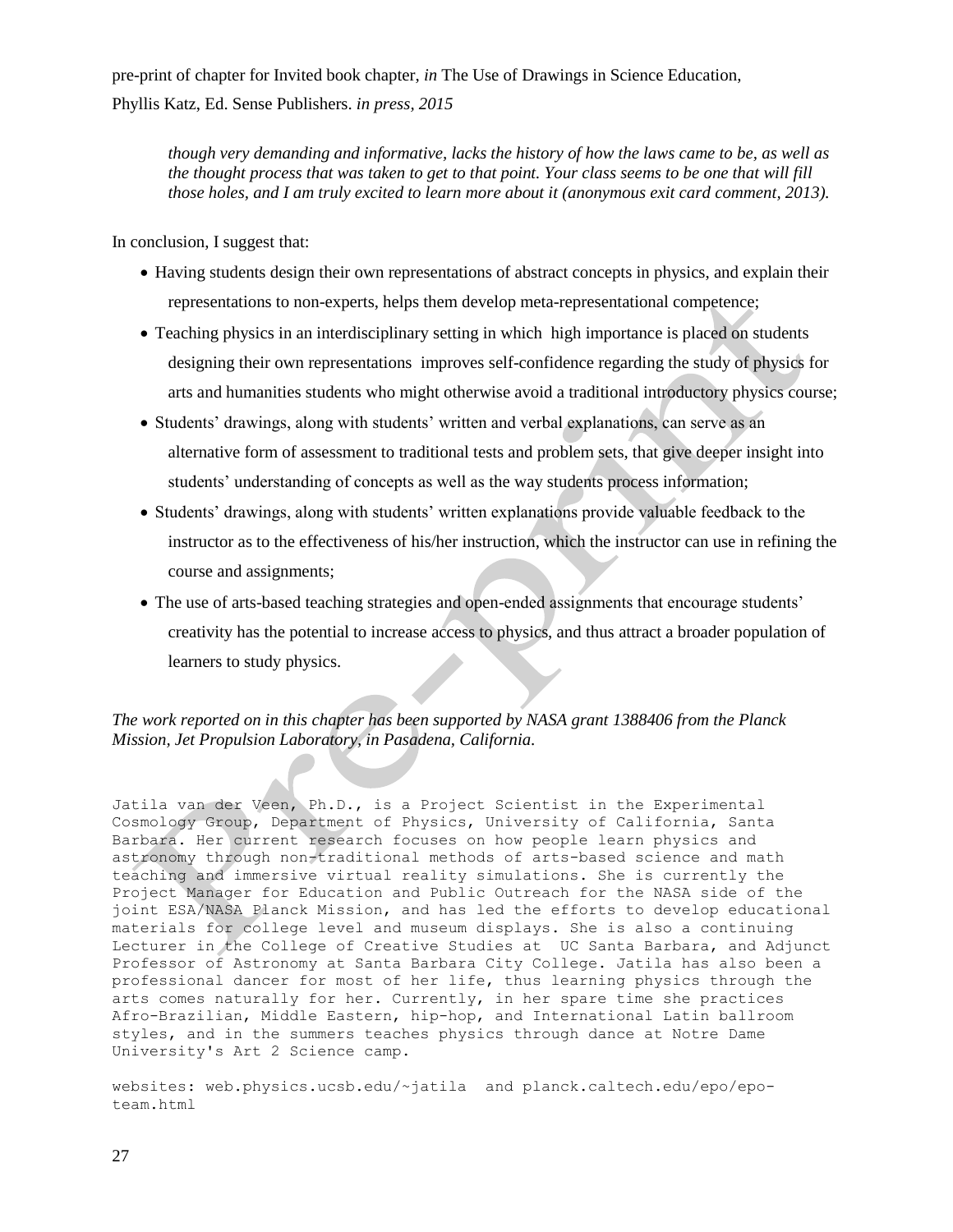References: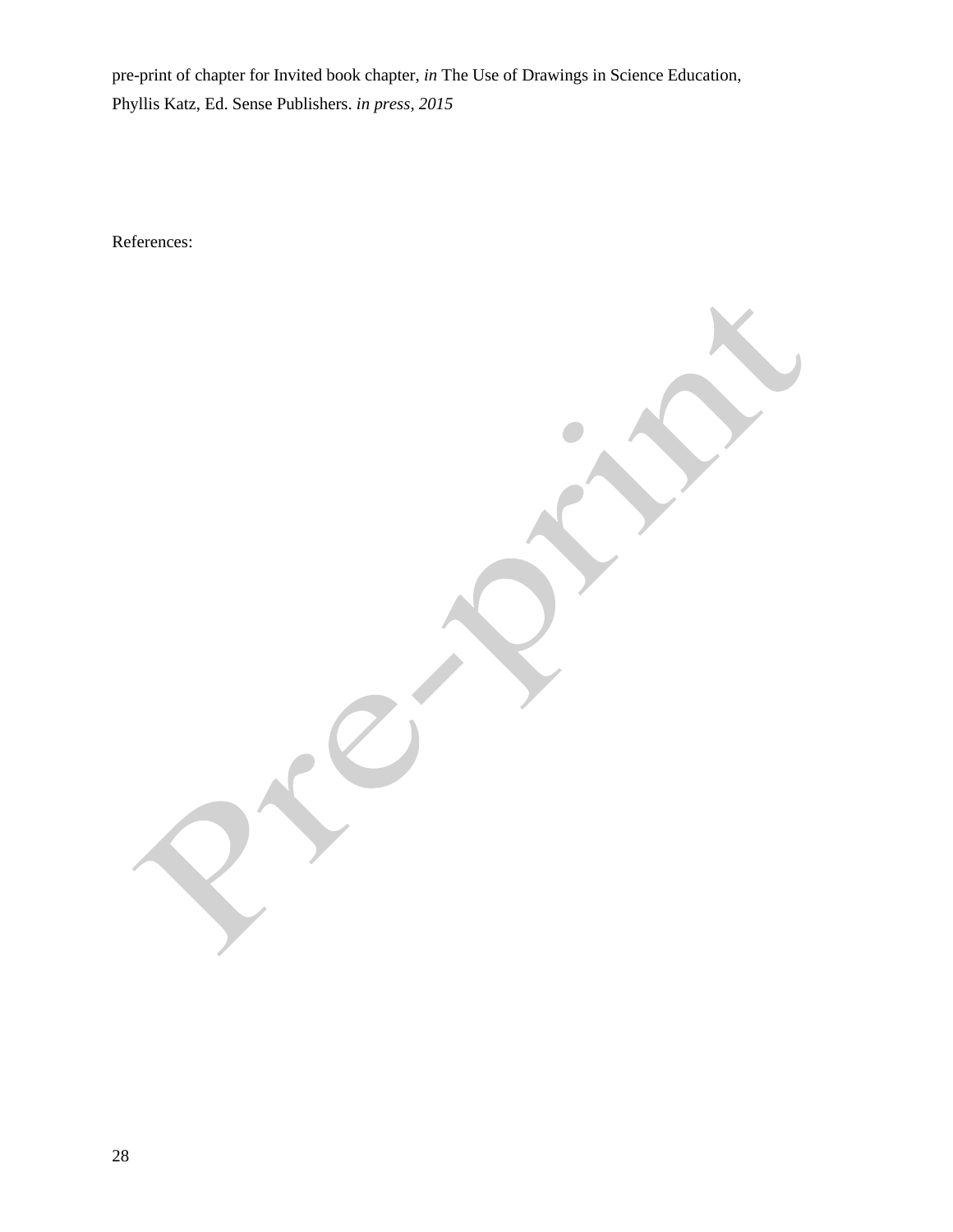Phyllis Katz, Ed. Sense Publishers. *in press, 2015*

- Blickenstaff, J. C. (2005). Women and science careers: Leaky pipeline or gender filter? Gender and Education, 17(4), 369–386.
- Collins, D. W., & Kimura, D. (1997). A large sex difference on a two-dimensional mental rotation task. Behavioral Neuroscience 111:845–849.
- Compos, A., Gomez-Juncal, R., & Perez-Fabello, M. J. (2007-2008). Experience in imagery and imagery vividness. Imagination, Cognition, & Personality, 27(4), 337-348.
- diSessa, A.A. (2004). Metarepresentation: Native Competence and Targets for Instruction, Cognition and Instruction, 22:3, 293-331.
- Einstein, A. (2003). Physics and reality. Daedalus, 132(4), 22–25. (Original work published 1936)
- Eisner, E. W. (2002). What can education learn from the arts about the practice of education? Journal of Curriculum and Supervision, 18, 4–16.
- Feynman, Richard (1963). Curved Space, Chapter 42 of The Feynman Lectures on Physics,Vol.1.
- Felder, R. (1993). Reaching the second tier: Learning and teaching styles in college science education. Journal of College Science Teaching, 23(5), 286–290.
- Felder, R. M., & Silverman, L. K. (1988). Learning and teaching styles in engineering education. Engineering Education, 78(7), 674–681.
- Geary, D. C. & Soto, M.C. (2001). Sex differences in spatial abilities among adults from the United States and China: Implications for evolutionary theory. Evolution and Cognition, 7(2), 172-177.
- Getzels, J. W., & Jackson, P. W. (1962). Creativity and intelligence: Explorations with gifted students. London: Wiley & Sons.
- Greene, M. (2001). Variations on a blue guitar. Lincoln Center Institute Lectures on Aesthetic Education. New York, NY: Teachers College Press.
- Hadamard, J. (1945/1954). The psychology of invention in the mathematical field. Princeton University Press, 1945; Dover Publications, Inc., 1954.
- Hazari, Z., Sonnert, G., Sadler, P. M., & Shanahan, M. C. (2010). Connecting high school physics experiences, outcome expectations, physics identity, and physics career choice: A gender study. Journal of Research in Science Teaching, 47, 978–1003.
- Hegarty, M. (2011). The Cognitive Science of Visual‐Spatial Displays: Implications for Design. *Topics in cognitive science*, *3*(3), 446-474.
- Hegarty, M., & Kozhevnikov, M. (1999). Types of visual–spatial representations and mathematical problem solving. Journal of Educational Psychology, 91, 684-689.
- John-Steiner, V. (1997). *Notebooks of the Mind: Explorations of Thinking*, revised edition. New York: Oxford Univ. Press, 294 p.
- Kendrick, M., & McKay, R. (2002). Uncovering literacy narratives through children's drawings. Canadian Journal of Education, 27(1), 45–60.
- Kozhevnikov, M., Kosslyn, S., & Shephard, J. (2005). Spatial vs. object visualizers: A new characterization of visual cognitive style. Memory & Cognition 33(4), 710-726.
- Levrini, O. (1999). Teaching modern physics on the basis of a content knowledge reconstruction. Retrieved from<http://www.ipn.uni-kiel.de/projekte/esera/> book/118-lev.pdf